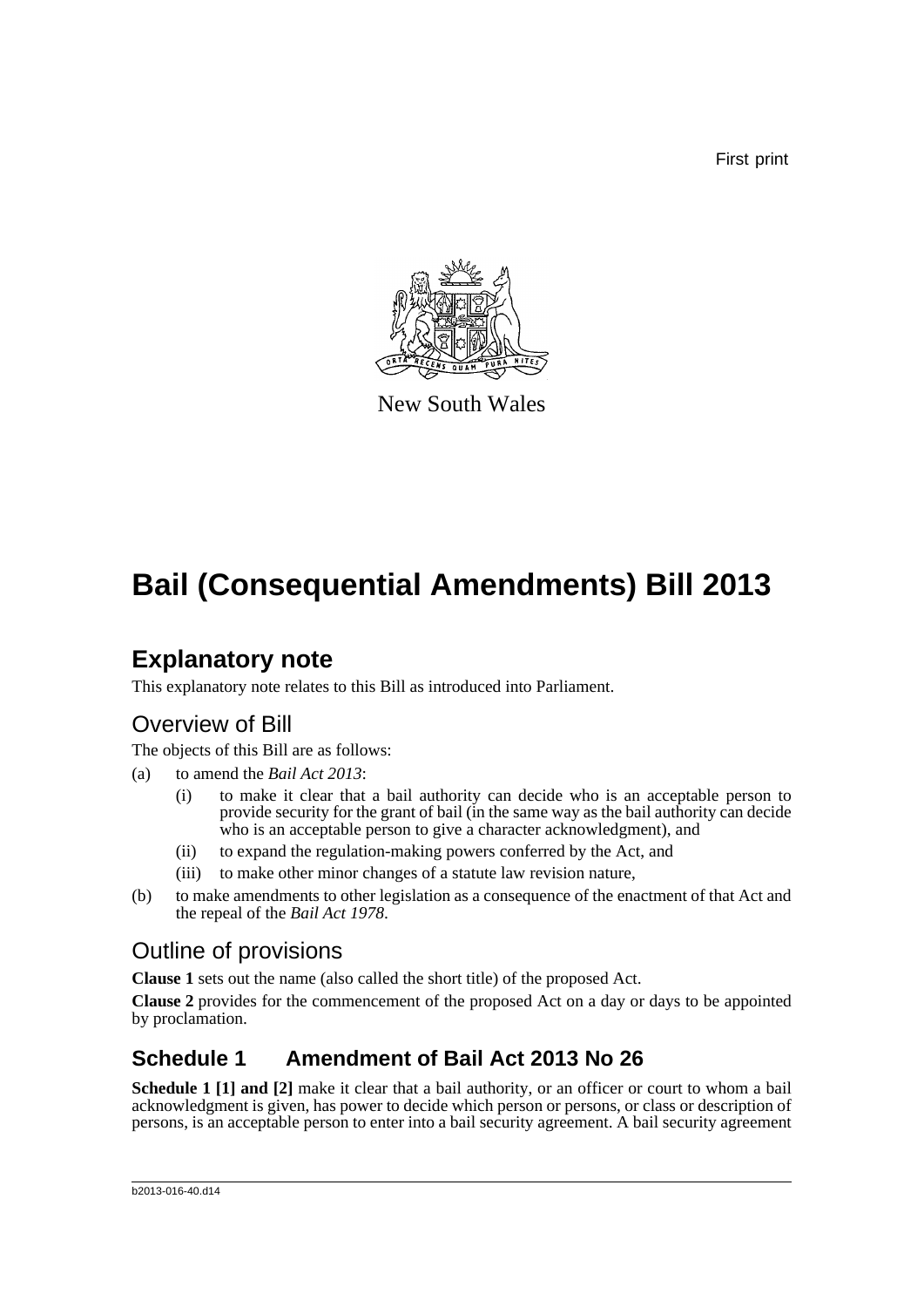is an agreement under which a person agrees to forfeit a specified amount of money if a person granted bail fails to appear before a court in accordance with his or her bail acknowledgment. The amendments ensure that the powers of a bail authority to decide who is an acceptable person to provide bail security mirror the powers of a bail authority to decide who is an acceptable person to give a character acknowledgment. This is consistent with current practice under the *Bail Act 1978*.

**Schedule 1 [3]** corrects a reference to an offence.

**Schedule 1 [4]** makes it clear that it is not necessary for a prosecutor to make a detention application to a court (an application for the refusal or revocation of bail in respect of a person) in order to oppose a release application (an application for the grant of bail) made by the accused person.

**Schedule 1 [5]** amends a provision that lists the powers of the Local Court and authorised justices to hear bail applications, to make it clear that an authorised justice has power to hear a variation application in relation to bail conditions imposed by a court if the bail conditions are reviewable by a justice, as contemplated by section 52 of the *Bail Act 2013*.

**Schedule 1 [6]** permits a court to put in place a process that ensures that consideration is given to the return of bail money if an accused person is convicted or acquitted of an offence. This replaces a requirement that the court itself give consideration to the return of bail money when an accused person is convicted or acquitted of an offence. Accordingly, the amendment will permit a court to deal with the matter by referring it to a registrar or other court officer for consideration.

**Schedule 1 [7]** permits the regulations to make further provision for the return of bail money and bail security.

**Schedule 1 [8]** permits the regulations to make provision for the forms to be used for the purposes of the *Bail Act 2013*.

#### **Schedule 2 Amendment of other Acts**

Schedule 2 amends the Acts specified in that Schedule as a consequence of the enactment of the *Bail Act 2013* and the repeal of the *Bail Act 1978*.

The amendments continue the existing practice of permitting a bail decision to be made in respect of certain persons who are taken into State custody and are not charged with an offence (for example, a witness who fails to appear in proceedings before a court or a coroner, or a person who fails to provide a name and address to an enforcement officer). In such a case, the *Bail Act 2013* will apply to the person in custody as if the person were accused of an offence. The amendments also make it clear who is permitted to make a bail decision in such cases and otherwise modify the operation of the *Bail Act 2013* to accommodate a non-offence situation (as contemplated by clause 2 of Schedule 1 to the Act). See **Schedule 2.2 [2], 2.8, 2.15 [4], [9] and [11], 2.23, 2.24, 2.27 and 2.29**.

The *Evidence Act 1995* states that the *Evidence Act 1995* applies to proceedings relating to bail. An amendment to that Act makes it clear that the application of that Act is subject to certain provisions of the *Bail Act 2013* that require bail decisions to be made having regard to any credible or trustworthy evidence or information, and for decisions to be made on the balance of probabilities. See **Schedule 2.18 [1]**.

An amendment to the *Intoxicated Persons (Sobering Up Centres Trial) Act 2013* makes it clear that a police officer is not required to make a bail decision in respect of an intoxicated person while the person is detained under that Act. See **Schedule 2.21**.

The other amendments in Schedule 2 update references to the *Bail Act 1978* and to specific provisions of, or terminology used in, that Act, to reflect the appropriate provisions and terminology of the *Bail Act 2013*.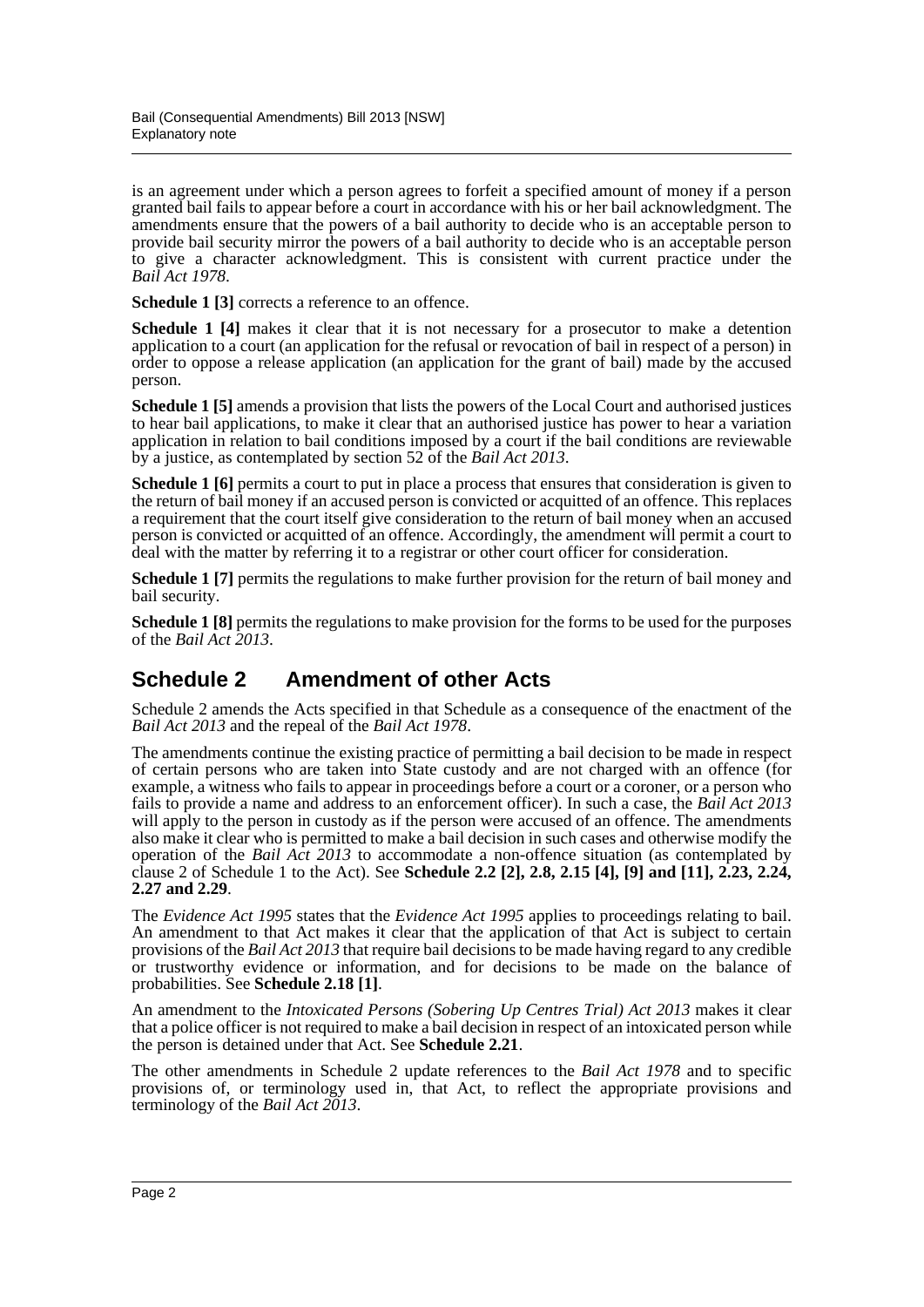First print



New South Wales

# **Bail (Consequential Amendments) Bill 2013**

## **Contents**

|    |                                             | Page |
|----|---------------------------------------------|------|
| 1. | Name of Act                                 |      |
|    | 2 Commencement                              |      |
|    | Schedule 1 Amendment of Bail Act 2013 No 26 |      |
|    | Schedule 2 Amendment of other Acts          |      |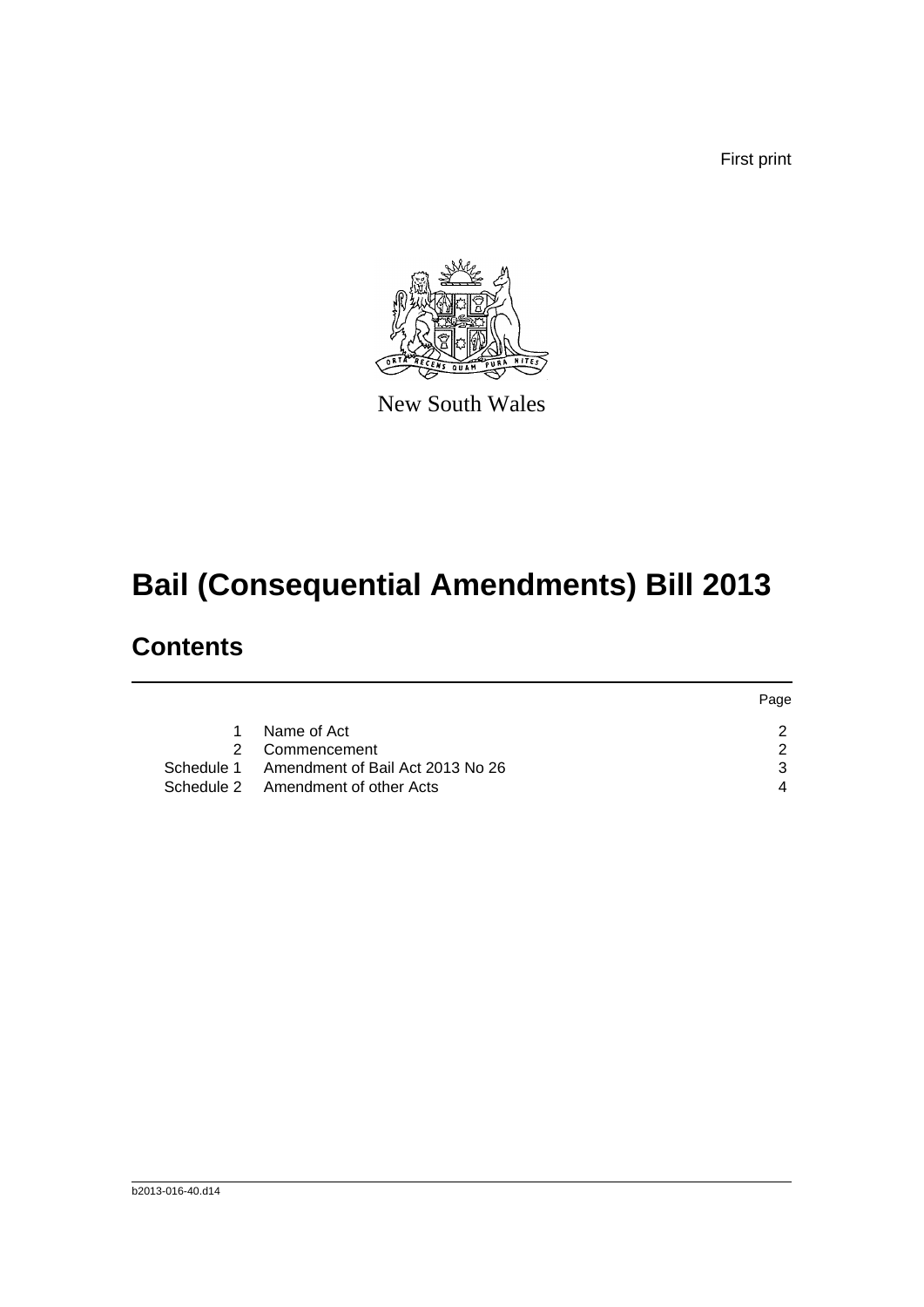

New South Wales

## **Bail (Consequential Amendments) Bill 2013**

No , 2013

#### **A Bill for**

An Act to make miscellaneous amendments to legislation as a consequence of the enactment of the *Bail Act 2013* and the repeal of the *Bail Act 1978*; to make minor amendments to the *Bail Act 2013*; and for other purposes.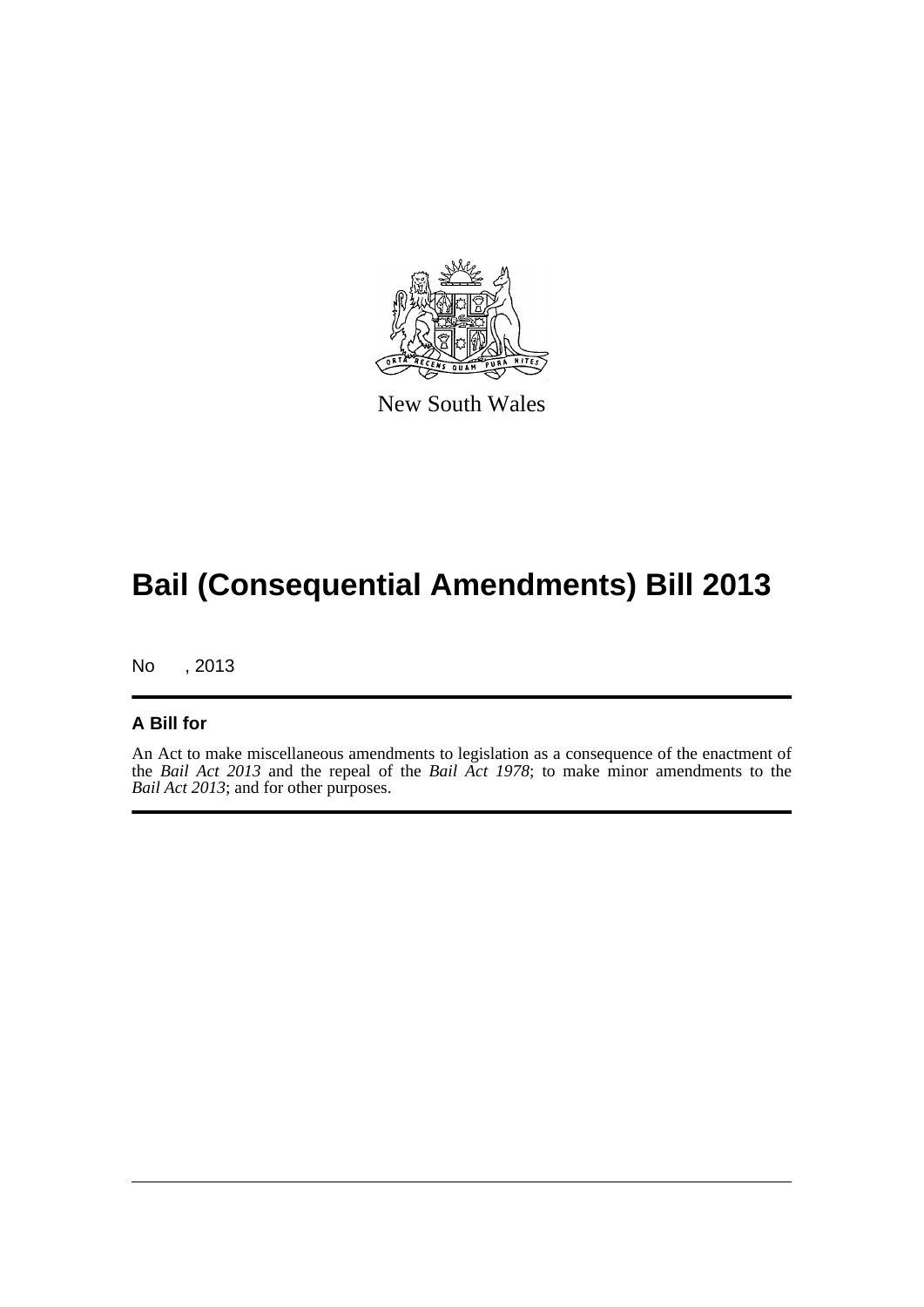<span id="page-4-1"></span><span id="page-4-0"></span>

| The Legislature of New South Wales enacts:                                |               |
|---------------------------------------------------------------------------|---------------|
| Name of Act                                                               | $\mathcal{P}$ |
| This Act is the <i>Bail</i> ( <i>Consequential Amendments</i> ) Act 2013. | 3             |
| Commencement                                                              | 4             |
| This Act commences on a day or days to be appointed by proclamation.      | 5             |
|                                                                           |               |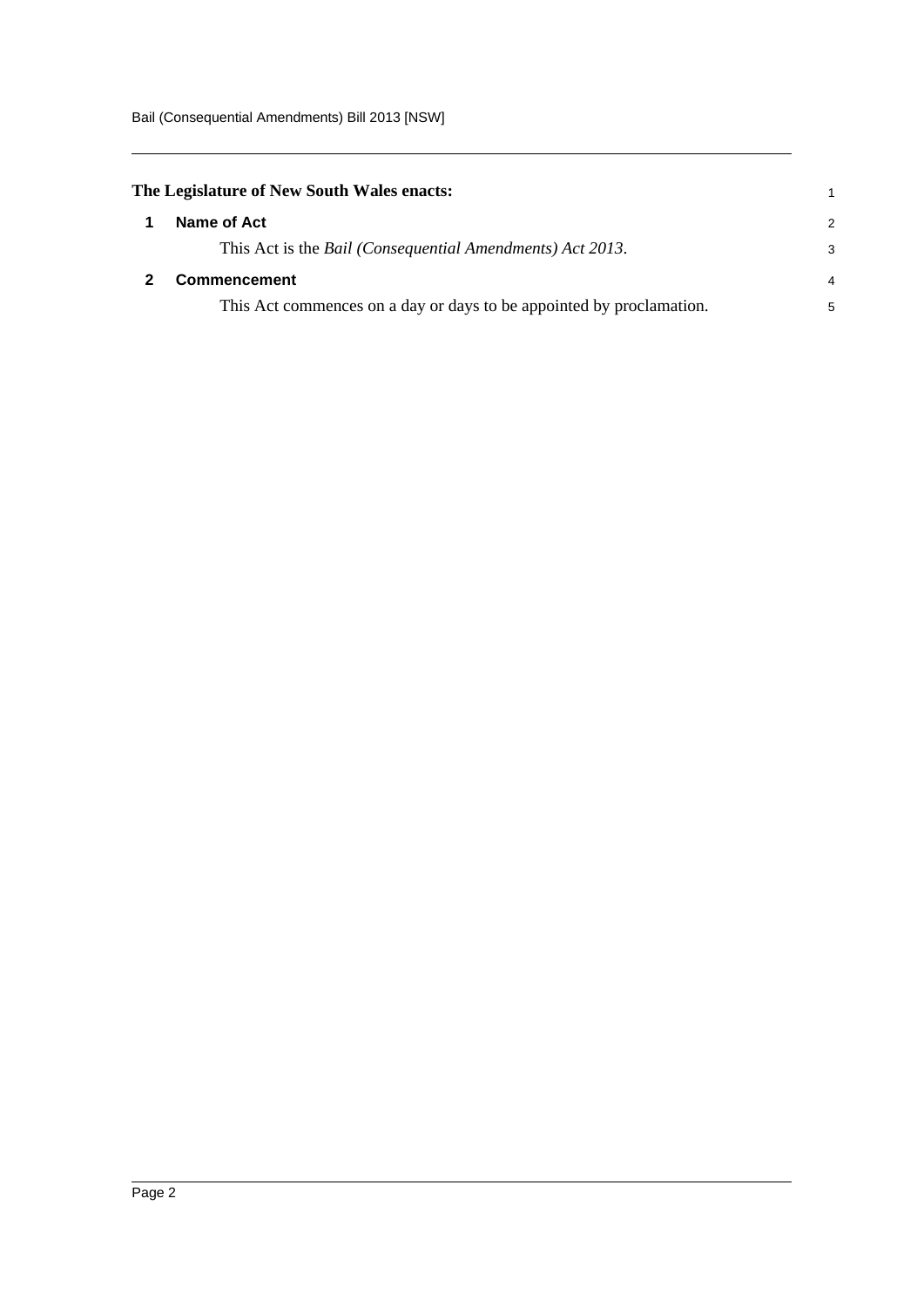<span id="page-5-0"></span>

|     | <b>Schedule 1</b>     | Amendment of Bail Act 2013 No 26                                                                                                                                                                                                                                                                                                                                                                                                                                   | 1                                |
|-----|-----------------------|--------------------------------------------------------------------------------------------------------------------------------------------------------------------------------------------------------------------------------------------------------------------------------------------------------------------------------------------------------------------------------------------------------------------------------------------------------------------|----------------------------------|
| [1] |                       | Section 26 Bail conditions can require security to be provided                                                                                                                                                                                                                                                                                                                                                                                                     | 2                                |
|     |                       | Insert "acceptable" before "persons" in section 26 (2) (a).                                                                                                                                                                                                                                                                                                                                                                                                        | 3                                |
| [2] | <b>Section 26 (4)</b> |                                                                                                                                                                                                                                                                                                                                                                                                                                                                    | 4                                |
|     | Omit "whether".       |                                                                                                                                                                                                                                                                                                                                                                                                                                                                    | 5                                |
|     | person and what".     | Insert instead "which person or persons, or class or description of persons, is an acceptable                                                                                                                                                                                                                                                                                                                                                                      | 6<br>7                           |
| [3] |                       | Section 33 Bail acknowledgment to be given on grant of bail                                                                                                                                                                                                                                                                                                                                                                                                        | 8                                |
|     |                       | Omit "for the offence for which bail is granted" from section 33 (4) (a).                                                                                                                                                                                                                                                                                                                                                                                          | 9                                |
|     |                       | Insert instead "for that offence".                                                                                                                                                                                                                                                                                                                                                                                                                                 | 10                               |
| [4] |                       | Section 50 Prosecutor may make detention application                                                                                                                                                                                                                                                                                                                                                                                                               | 11                               |
|     |                       | Insert after section 50 $(5)$ :                                                                                                                                                                                                                                                                                                                                                                                                                                    | 12                               |
|     | (6)                   | To avoid doubt, a prosecutor may oppose a release application made by an<br>accused person to a court or authorised justice without making a detention<br>application.                                                                                                                                                                                                                                                                                             | 13<br>14<br>15                   |
| [5] |                       | Section 64 Powers specific to Local Court and authorised justices                                                                                                                                                                                                                                                                                                                                                                                                  | 16                               |
|     |                       | Insert after section $64$ (4) (after the note):                                                                                                                                                                                                                                                                                                                                                                                                                    | 17                               |
|     | (5)                   | An authorised justice may hear a variation application for an offence if a bail<br>decision has been made by a court and the variation application relates to bail<br>conditions that are reviewable by a justice (within the meaning of section 52).<br>Note. Section 52 limits the powers that can be exercised by an authorised justice when<br>hearing a variation application in relation to a bail decision made by a court. See also<br>sections 57 and 58. | 18<br>19<br>20<br>21<br>22<br>23 |
| [6] |                       | Section 88 Return of bail money and security                                                                                                                                                                                                                                                                                                                                                                                                                       | 24                               |
|     |                       | Omit "must consider whether to make an order for the return of".                                                                                                                                                                                                                                                                                                                                                                                                   | 25                               |
|     |                       | Insert instead "must ensure that consideration is given to returning".                                                                                                                                                                                                                                                                                                                                                                                             | 26                               |
| [7] | <b>Section 88 (2)</b> |                                                                                                                                                                                                                                                                                                                                                                                                                                                                    | 27                               |
|     |                       | Insert at the end of section 88:                                                                                                                                                                                                                                                                                                                                                                                                                                   | 28                               |
|     | (2)                   | The regulations may make further provision for the return of bail money and<br>bail security.                                                                                                                                                                                                                                                                                                                                                                      | 29<br>30                         |
| [8] |                       | <b>Section 98 Regulations</b>                                                                                                                                                                                                                                                                                                                                                                                                                                      | 31                               |
|     |                       | Insert after section 98 (1):                                                                                                                                                                                                                                                                                                                                                                                                                                       | 32                               |
|     | (1A)                  | In particular, the regulations may make provision for the forms to be used for<br>the purposes of this Act.                                                                                                                                                                                                                                                                                                                                                        | 33<br>34                         |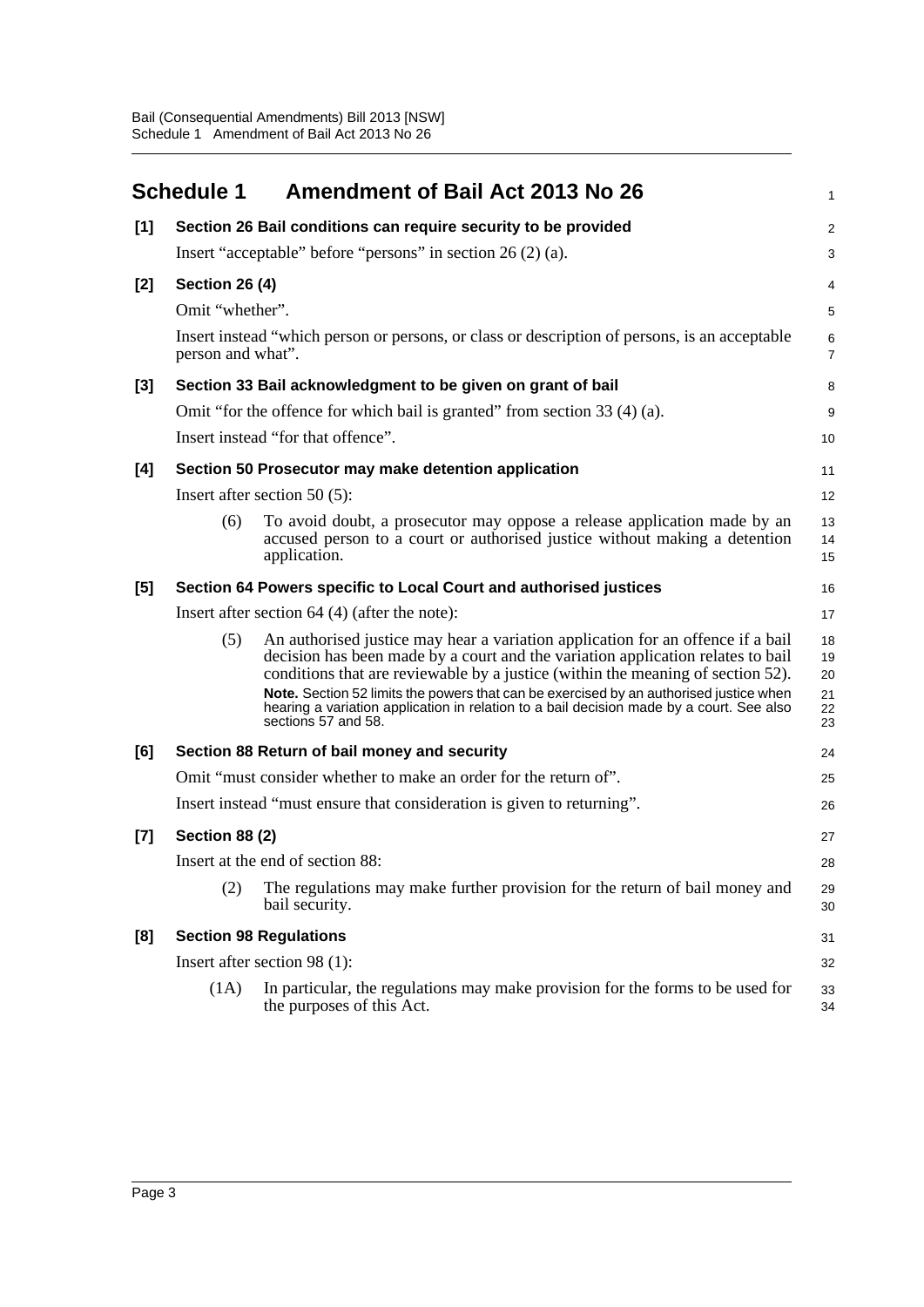<span id="page-6-0"></span>

|       | <b>Schedule 2</b> |     | <b>Amendment of other Acts</b>                                                                                                                                                                                                                                                                                          | 1                        |
|-------|-------------------|-----|-------------------------------------------------------------------------------------------------------------------------------------------------------------------------------------------------------------------------------------------------------------------------------------------------------------------------|--------------------------|
| 2.1   |                   |     | <b>Child Protection (Offenders Registration) Act 2000 No 42</b>                                                                                                                                                                                                                                                         | $\overline{2}$           |
| [1]   |                   |     | Section 3G Child protection registration orders made after grant of bail under Mental<br><b>Health (Forensic Provisions) Act 1990</b>                                                                                                                                                                                   | 3<br>4                   |
|       |                   |     | Omit section 3G (5). Insert instead:                                                                                                                                                                                                                                                                                    | 5                        |
|       |                   | (5) | A decision to make an order under this section is taken to be part of a bail<br>decision for the purposes of the <i>Bail Act 2013</i> and can be varied in accordance<br>with that Act.                                                                                                                                 | 6<br>$\overline{7}$<br>8 |
| [2]   |                   |     | Section 3G (6) (c)                                                                                                                                                                                                                                                                                                      | 9                        |
|       |                   |     | Omit the paragraph. Insert instead:                                                                                                                                                                                                                                                                                     | 10                       |
|       |                   |     | the bail decision is varied under the <i>Bail Act 2013</i> and, on that variation,<br>(c)<br>the order is quashed or set aside.                                                                                                                                                                                         | 11<br>12                 |
| 2.2   |                   |     | Children and Young Persons (Care and Protection) Act 1998 No 157                                                                                                                                                                                                                                                        | 13                       |
| [1]   |                   |     | <b>Section 3 Definitions</b>                                                                                                                                                                                                                                                                                            | 14                       |
|       |                   |     | Omit "Bail Act 1978" from paragraph (c) of the definition of <b>Registrar</b> .                                                                                                                                                                                                                                         | 15                       |
|       |                   |     | Insert instead "Bail Act 2013".                                                                                                                                                                                                                                                                                         | 16                       |
| $[2]$ |                   |     | Sections 109U and 109V                                                                                                                                                                                                                                                                                                  | 17                       |
|       |                   |     | Omit the sections. Insert instead:                                                                                                                                                                                                                                                                                      | 18                       |
|       | <b>109U</b>       |     | Bail decision may be made under Bail Act 2013                                                                                                                                                                                                                                                                           | 19                       |
|       |                   | (1) | The Children's Court, a Children's Magistrate or a Registrar may make a bail<br>decision under the Bail Act 2013 in respect of a person who is brought before<br>the Court, Magistrate or Registrar after being arrested on a warrant issued<br>under this Part in relation to proceedings before the Children's Court. | 20<br>21<br>22<br>23     |
|       |                   | (2) | The <i>Bail Act 2013</i> applies in respect of the person as if:                                                                                                                                                                                                                                                        | 24                       |
|       |                   |     | the person were accused of an offence, and<br>(a)                                                                                                                                                                                                                                                                       | 25                       |
|       |                   |     | the proceedings before the Children's Court were proceedings for that<br>(b)<br>offence.                                                                                                                                                                                                                                | 26<br>27                 |
|       |                   | (3) | For the purpose of applying the <i>Bail Act 2013</i> :                                                                                                                                                                                                                                                                  | 28                       |
|       |                   |     | the Children's Court or a Children's Magistrate has the same functions<br>(a)<br>as the Local Court under that Act, and                                                                                                                                                                                                 | 29<br>30                 |
|       |                   |     | a Registrar has the same functions as an authorised justice under that<br>(b)<br>Act, and                                                                                                                                                                                                                               | 31<br>32                 |
|       |                   |     | section 74 of the Bail Act 2013 (Multiple release or detention<br>(c)<br>applications to same court not permitted) does not apply.                                                                                                                                                                                      | 33<br>34                 |
|       |                   | (4) | A power to issue a warrant of commitment under this Part is subject to the<br>provisions of the <i>Bail Act 2013</i> , as applied by this section.                                                                                                                                                                      | 35<br>36                 |
|       |                   | (5) | Without limiting section 9, in taking any action or making any decision under<br>the <i>Bail Act 2013</i> , as applied by this section, concerning a particular child or<br>young person, the safety, welfare and well-being of the child or young person<br>must be the paramount consideration.                       | 37<br>38<br>39<br>40     |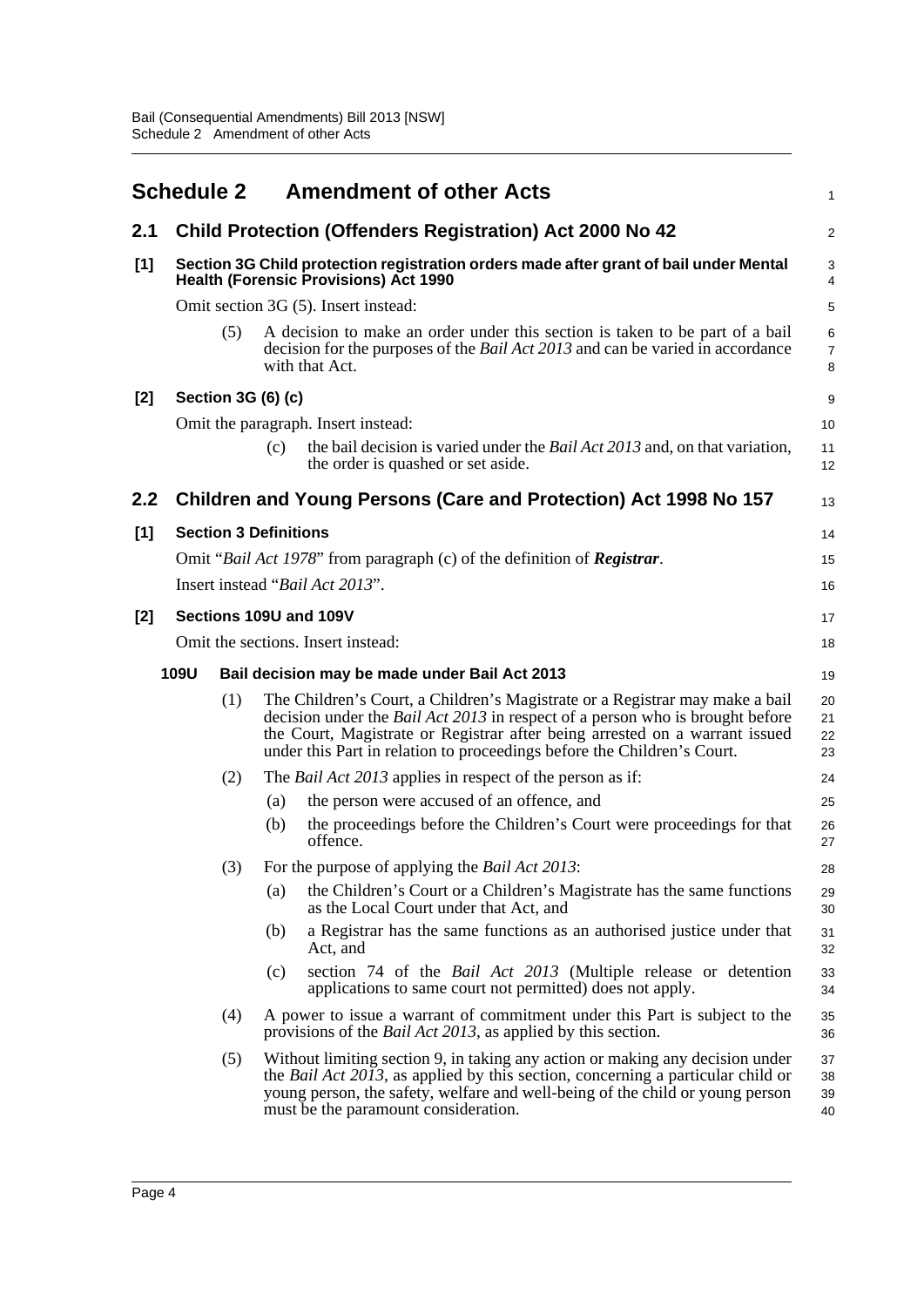|     | 109V |     |     | Powers of District Court and Children's Court to hear fresh bail application                                                                                                                                                                      | 1                           |
|-----|------|-----|-----|---------------------------------------------------------------------------------------------------------------------------------------------------------------------------------------------------------------------------------------------------|-----------------------------|
|     |      | (1) |     | If the Children's Court or a Children's Magistrate makes a bail decision under<br>section 109U, the District Court has power to hear a fresh bail application in<br>relation to the matter.                                                       | $\overline{2}$<br>3<br>4    |
|     |      | (2) |     | If a Registrar makes a bail decision under section 109U, the Children's Court<br>has power to hear a fresh bail application in relation to the matter.                                                                                            | $\mathbf 5$<br>6            |
|     |      | (3) |     | A power to hear a bail application conferred by this section may be exercised<br>only if the bail application is made by:                                                                                                                         | $\boldsymbol{7}$<br>$\bf 8$ |
|     |      |     | (a) | the person who is the subject of the bail decision, or                                                                                                                                                                                            | 9                           |
|     |      |     | (b) | the Director-General (who is taken to be the prosecutor for the purposes<br>of the bail application).                                                                                                                                             | 10<br>11                    |
|     |      |     |     | Note. Section 75 of the Bail Act 2013 provides that a fresh bail application is to be dealt<br>with as a new hearing.                                                                                                                             | 12<br>13                    |
|     |      | (4) |     | If bail is refused or revoked on an application under this section, the District<br>Court or Children's Court may:                                                                                                                                | 14<br>15                    |
|     |      |     | (a) | if the person is an adult—issue a warrant in accordance with Division 5<br>committing the person to a correctional centre or other place of security,<br><b>or</b>                                                                                | 16<br>17<br>18              |
|     |      |     | (b) | if the person is a child or young person—issue a warrant in accordance<br>with Division 5 committing the person to a detention centre,                                                                                                            | 19<br>20                    |
|     |      |     |     | and order the person to be brought before the Children's Court at the date, time<br>and place specified in the warrant.                                                                                                                           | 21<br>22                    |
|     |      | (5) |     | The regulations may make provision for bail applications, and the powers of<br>the District Court and Children's Court in respect of bail applications, under<br>this Division.                                                                   | 23<br>24<br>25              |
|     |      | (6) |     | A detention application or variation application under the <i>Bail Act 2013</i> cannot<br>be made in relation to a matter after a bail decision in relation to that matter is<br>made under section 109U, except as provided for by this section. | 26<br>27<br>28              |
|     |      | (7) |     | Nothing in this section limits the rights of a person held in custody under this<br>Part to make a release application under the Bail Act 2013.                                                                                                   | 29<br>30                    |
|     |      | (8) |     | In this section:                                                                                                                                                                                                                                  | 31                          |
|     |      |     |     | <b>bail application</b> has the same meaning as in the <i>Bail Act 2013</i> .                                                                                                                                                                     | 32                          |
|     |      |     |     | <b>Children (Community Service Orders) Act 1987 No 56</b>                                                                                                                                                                                         | 33                          |
|     |      |     |     | Section 21A Revocation of children's community service order                                                                                                                                                                                      | 34                          |
|     |      |     |     | Omit "Bail Act 1978" from section 21A (1) (b). Insert instead "Bail Act 2013".                                                                                                                                                                    | 35                          |
| 2.4 |      |     |     | <b>Children (Criminal Proceedings) Act 1987 No 55</b>                                                                                                                                                                                             | 36                          |
| [1] |      |     |     | Section 9 Expedition where child in custody                                                                                                                                                                                                       | 37                          |
|     |      |     |     | Omit "released on bail under the Bail Act 1978".                                                                                                                                                                                                  | 38                          |
|     |      |     |     | Insert instead "released (with or without bail under the Bail Act 2013)".                                                                                                                                                                         | 39                          |
| [2] |      |     |     | Sections 20 (2) (a), 27 (3), 29 (1A) (b), 50 and 50A (1) (a)                                                                                                                                                                                      | 40                          |
|     |      |     |     | Omit "Bail Act 1978" wherever occurring. Insert instead "Bail Act 2013".                                                                                                                                                                          | 41                          |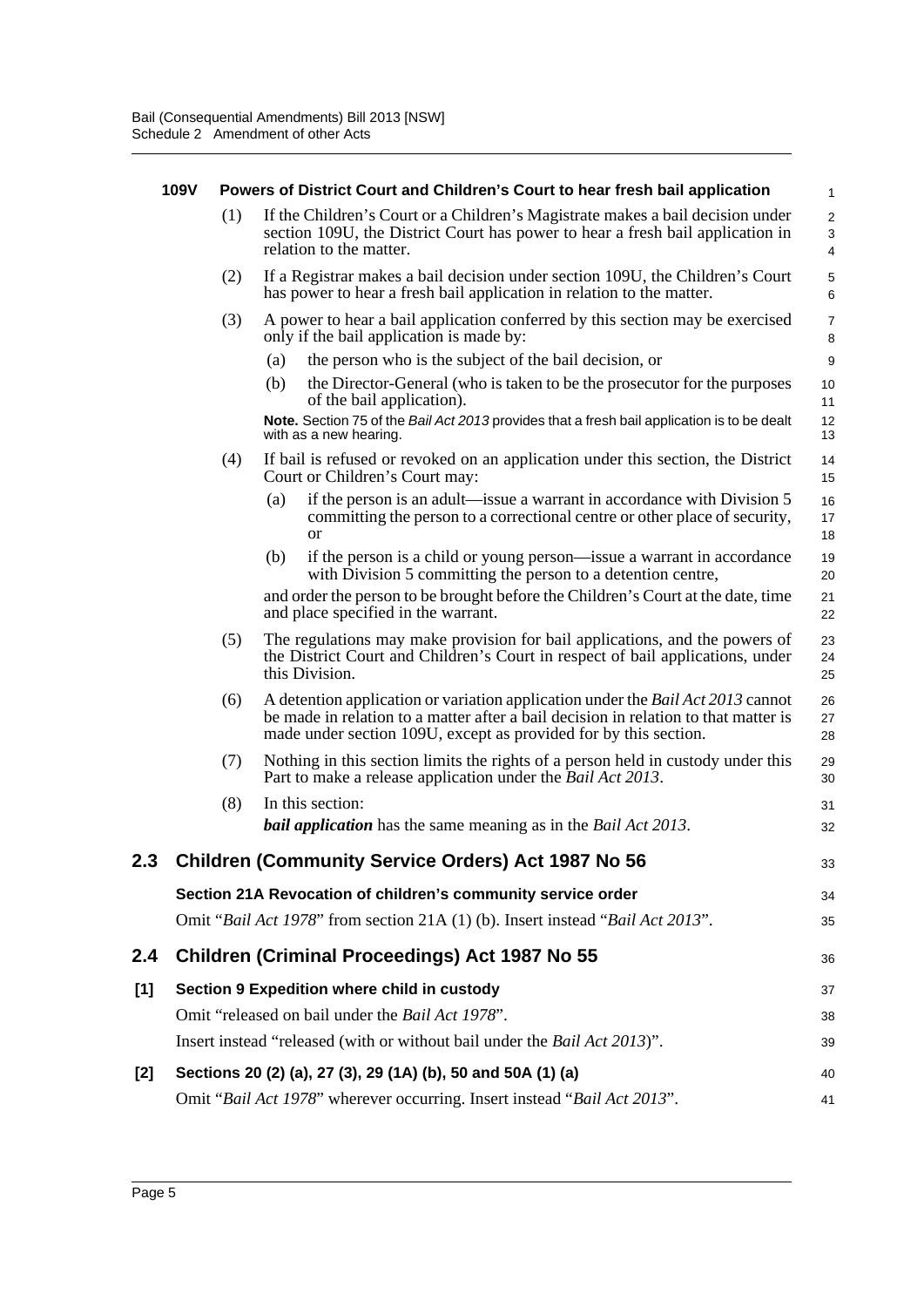| $[3]$   | <b>Section 30 Adjournments</b>                                                   |       |                                                                                                                                                                                                                                                                                                             | 1                    |  |  |  |
|---------|----------------------------------------------------------------------------------|-------|-------------------------------------------------------------------------------------------------------------------------------------------------------------------------------------------------------------------------------------------------------------------------------------------------------------|----------------------|--|--|--|
|         |                                                                                  |       | Omit "grant bail under the <i>Bail Act 1978"</i> .                                                                                                                                                                                                                                                          | $\overline{c}$       |  |  |  |
|         |                                                                                  |       | Insert instead "make a bail decision under the <i>Bail Act 2013</i> ".                                                                                                                                                                                                                                      | 3                    |  |  |  |
| [4]     | <b>Section 33 Penalties</b>                                                      |       |                                                                                                                                                                                                                                                                                                             | 4                    |  |  |  |
|         | Omit section 33 (1) (c2). Insert instead:                                        |       |                                                                                                                                                                                                                                                                                                             | 5                    |  |  |  |
|         | (c2)                                                                             |       | it may make an order adjourning proceedings against the person to a<br>specified date (not later than 12 months from the date of the finding of<br>guilt) for any of the following purposes (but only if bail for the offence<br>is or has been granted or dispensed with under the <i>Bail Act 2013</i> ): | 6<br>7<br>8<br>9     |  |  |  |
|         |                                                                                  | (i)   | for the purpose of assessing the person's capacity and prospects<br>for rehabilitation,                                                                                                                                                                                                                     | 10<br>11             |  |  |  |
|         |                                                                                  | (ii)  | for the purpose of allowing the person to demonstrate that<br>rehabilitation has taken place,                                                                                                                                                                                                               | 12<br>13             |  |  |  |
|         |                                                                                  | (iii) | for any other purpose the Children's Court considers appropriate<br>in the circumstances,                                                                                                                                                                                                                   | 14<br>15             |  |  |  |
| [5]     |                                                                                  |       | Section 48F Summary of operation of scheme                                                                                                                                                                                                                                                                  | 16                   |  |  |  |
|         |                                                                                  |       | Omit "the requirement for" from section $48F(1)(c)$ .                                                                                                                                                                                                                                                       | 17                   |  |  |  |
| [6]     |                                                                                  |       | Section 48I Granting of bail for suitability assessments and charging procedure                                                                                                                                                                                                                             | 18                   |  |  |  |
|         | Omit "section 36, 36A or 36B of the <i>Bail Act 1978</i> " from section 48I (1). |       |                                                                                                                                                                                                                                                                                                             |                      |  |  |  |
|         | Insert instead "the <i>Bail Act 2013"</i> .                                      |       |                                                                                                                                                                                                                                                                                                             | 20                   |  |  |  |
| $[7]$   | <b>Section 48L Youth conduct orders</b>                                          |       |                                                                                                                                                                                                                                                                                                             | 21                   |  |  |  |
|         | Omit section 48L (7) (c). Insert instead:                                        |       |                                                                                                                                                                                                                                                                                                             | 22                   |  |  |  |
|         | (c)                                                                              |       | the Children's Court is taken to have dispensed with bail for the offence<br>under the <i>Bail Act 2013</i> .                                                                                                                                                                                               | 23<br>24             |  |  |  |
| $2.5\,$ |                                                                                  |       | <b>Children (Detention Centres) Act 1987 No 57</b>                                                                                                                                                                                                                                                          | 25                   |  |  |  |
| [1]     | <b>Section 3 Definitions</b>                                                     |       |                                                                                                                                                                                                                                                                                                             | 26                   |  |  |  |
|         | section $3(1)$ .                                                                 |       | Omit "Bail Act 1978" wherever occurring in the definition of <b>person</b> on <b>remand</b> in                                                                                                                                                                                                              | 27<br>28             |  |  |  |
|         | Insert instead "Bail Act 2013".                                                  |       |                                                                                                                                                                                                                                                                                                             | 29                   |  |  |  |
| $[2]$   |                                                                                  |       | Section 28A Certain children may be remanded in correctional centres                                                                                                                                                                                                                                        | 30                   |  |  |  |
|         |                                                                                  |       | Omit "Bail Act 1978" from section 28A (2) (b). Insert instead "Bail Act 2013".                                                                                                                                                                                                                              | 31                   |  |  |  |
| [3]     | breach of bail                                                                   |       | Section 42A Admission to detention centre following arrest or apprehension for                                                                                                                                                                                                                              | 32<br>33             |  |  |  |
|         | Omit section 42A (1). Insert instead:                                            |       |                                                                                                                                                                                                                                                                                                             | 34                   |  |  |  |
|         | (1)                                                                              |       | A child who is arrested or apprehended under the Bail Act 2013 for a failure,<br>or threatened failure, to comply with a bail acknowledgment or bail condition,<br>and who is to be detained before being taken before a court, must be detained<br>in a detention centre rather than in a police station.  | 35<br>36<br>37<br>38 |  |  |  |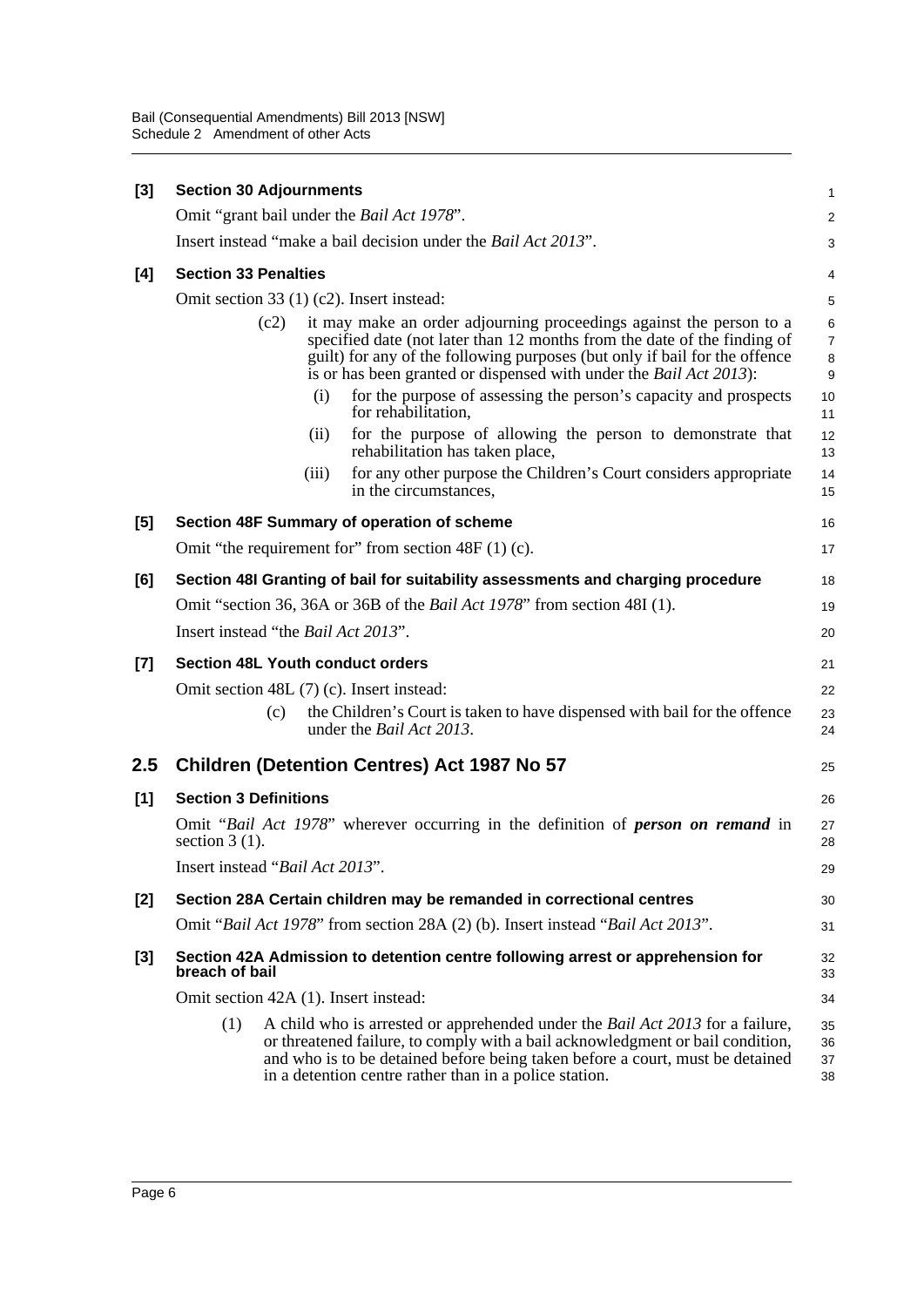| 2.6   |                                                                               |     | <b>Community Protection Act 1994 No 77</b>                                                                                                             | $\mathbf{1}$        |  |  |  |  |  |
|-------|-------------------------------------------------------------------------------|-----|--------------------------------------------------------------------------------------------------------------------------------------------------------|---------------------|--|--|--|--|--|
|       |                                                                               |     | Section 29 Bail Act 2013 does not apply                                                                                                                | 2                   |  |  |  |  |  |
|       |                                                                               |     | Omit "Bail Act 1978". Insert instead "Bail Act 2013".                                                                                                  | 3                   |  |  |  |  |  |
| 2.7   |                                                                               |     | Conveyancing Act 1919 No 6                                                                                                                             | 4                   |  |  |  |  |  |
| [1]   | Section 186 Writs and orders under judgments or relating to legal proceedings |     |                                                                                                                                                        |                     |  |  |  |  |  |
|       |                                                                               |     | Omit section 186 (4). Insert instead:                                                                                                                  | 6                   |  |  |  |  |  |
|       | (4)                                                                           |     | In this section, <i>recognisance</i> includes a bail security agreement within the<br>meaning of the <i>Bail Act 2013</i> .                            | $\overline{7}$<br>8 |  |  |  |  |  |
| [2]   |                                                                               |     | Section 189 Judgments not to be a charge on land until writ or order registered                                                                        | 9                   |  |  |  |  |  |
|       |                                                                               |     | Omit section 189 (3). Insert instead:                                                                                                                  | 10                  |  |  |  |  |  |
|       | (3)                                                                           |     | In this section, <i>recognisance</i> includes a bail security agreement within the<br>meaning of the <i>Bail Act 2013</i> .                            | 11<br>12            |  |  |  |  |  |
| 2.8   |                                                                               |     | Coroners Act 2009 No 41                                                                                                                                | 13                  |  |  |  |  |  |
| $[1]$ |                                                                               |     | Section 71 Arrest of witness under arrest warrant                                                                                                      | 14                  |  |  |  |  |  |
|       |                                                                               |     | Omit "Bail Act 1978" from section 71 (3) (a). Insert instead "Bail Act 2013".                                                                          | 15                  |  |  |  |  |  |
| [2]   | Section 71 (4)–(8)                                                            |     |                                                                                                                                                        |                     |  |  |  |  |  |
|       | Omit section 71 (4) and (5). Insert instead:                                  |     |                                                                                                                                                        |                     |  |  |  |  |  |
|       | (4)                                                                           |     | A coroner or authorised justice may make a bail decision in respect of the<br>person under the Bail Act 2013.                                          | 18<br>19            |  |  |  |  |  |
|       | (5)                                                                           |     | The <i>Bail Act 2013</i> applies to the person as if:                                                                                                  | 20                  |  |  |  |  |  |
|       |                                                                               | (a) | the person were accused of an offence, and                                                                                                             | 21                  |  |  |  |  |  |
|       |                                                                               | (b) | the proceedings in which the person is required to be examined or<br>produce a document or thing were proceedings for that offence.                    | 22<br>23            |  |  |  |  |  |
|       | (6)                                                                           |     | Bail may be granted for the period between:                                                                                                            | 24                  |  |  |  |  |  |
|       |                                                                               | (a) | the person's being brought before a coroner under a warrant for the<br>purpose of being examined as a witness or producing a document or<br>thing, and | 25<br>26<br>27      |  |  |  |  |  |
|       |                                                                               | (b) | the person's being examined as a witness or producing the document or<br>thing.                                                                        | 28<br>29            |  |  |  |  |  |
|       | (7)                                                                           |     | For the purpose of applying the <i>Bail Act 2013</i> , a coroner has the same<br>functions as the Local Court under that Act.                          | 30<br>31            |  |  |  |  |  |
|       | (8)                                                                           |     | In this section:<br><b><i>authorised justice</i></b> has the same meaning as in the <i>Bail Act 2013</i> .                                             | 32<br>33            |  |  |  |  |  |
| 2.9   |                                                                               |     | <b>Crimes (Administration of Sentences) Act 1999 No 93</b>                                                                                             | 34                  |  |  |  |  |  |
| [1]   |                                                                               |     | <b>Section 106X Arrest warrants</b>                                                                                                                    | 35                  |  |  |  |  |  |
|       |                                                                               |     | Omit "Bail Act 1978" from section 106X (3). Insert instead "Bail Act 2013".                                                                            | 36                  |  |  |  |  |  |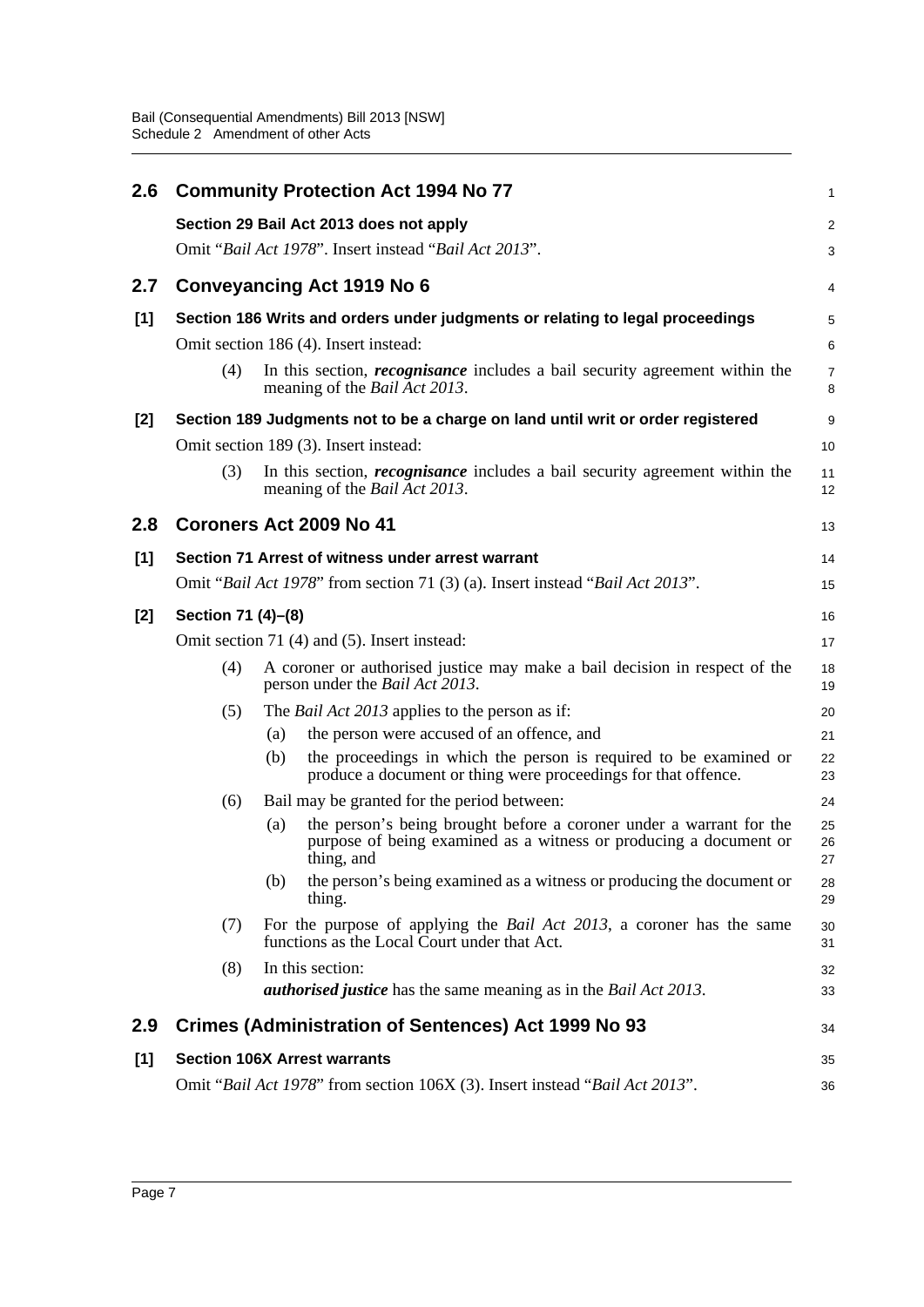| $[2]$ | <b>Section 249 Definitions</b> |                                                                                                              |                                                                                                                                                                                                                                                                                                                                                                                                                                                                                                  | $\mathbf{1}$                     |
|-------|--------------------------------|--------------------------------------------------------------------------------------------------------------|--------------------------------------------------------------------------------------------------------------------------------------------------------------------------------------------------------------------------------------------------------------------------------------------------------------------------------------------------------------------------------------------------------------------------------------------------------------------------------------------------|----------------------------------|
|       |                                |                                                                                                              | Omit section 249 (2). Insert instead:                                                                                                                                                                                                                                                                                                                                                                                                                                                            | $\overline{2}$                   |
|       | (2)                            | For the removal of doubt, <i>person in custody</i> in subsection (1) includes a<br>person in lawful custody: |                                                                                                                                                                                                                                                                                                                                                                                                                                                                                                  |                                  |
|       |                                | (a)                                                                                                          | refused bail by a police officer with power to make a bail decision under<br>the <i>Bail Act 2013</i> , or                                                                                                                                                                                                                                                                                                                                                                                       | 5<br>6                           |
|       |                                | (b)                                                                                                          | granted bail by a police officer with power to make a bail decision under<br>the <i>Bail Act</i> $201\overline{3}$ but not released, or                                                                                                                                                                                                                                                                                                                                                          | $\overline{7}$<br>8              |
|       |                                | (c)                                                                                                          | arrested with or without warrant under section 77 of the Bail Act 2013<br>for a failure or threatened failure to comply with a bail acknowledgment<br>or a bail condition.                                                                                                                                                                                                                                                                                                                       | 9<br>10<br>11                    |
|       |                                |                                                                                                              | 2.10 Crimes (Appeal and Review) Act 2001 No 120                                                                                                                                                                                                                                                                                                                                                                                                                                                  | 12                               |
| [1]   |                                |                                                                                                              | Section 63 Stay of execution of sentence pending determination of appeal                                                                                                                                                                                                                                                                                                                                                                                                                         | 13                               |
|       |                                |                                                                                                              | Omit section $63$ (2) (c). Insert instead:                                                                                                                                                                                                                                                                                                                                                                                                                                                       | 14                               |
|       |                                | (c)                                                                                                          | in the case of an appellant who is in custody when the appeal is made or<br>leave to appeal is granted, when the appellant is entitled to be released<br>from custody on bail under section 14 of the <i>Bail Act 2013</i> or bail is<br>dispensed with under that Act.                                                                                                                                                                                                                          | 15<br>16<br>17<br>18             |
| [2]   | Sections 107 (6) and 117       |                                                                                                              |                                                                                                                                                                                                                                                                                                                                                                                                                                                                                                  | 19                               |
|       |                                |                                                                                                              | Omit "Bail Act 1978" wherever occurring. Insert instead "Bail Act 2013".                                                                                                                                                                                                                                                                                                                                                                                                                         | 20                               |
| $[3]$ | <b>Section 110 Bail</b>        |                                                                                                              |                                                                                                                                                                                                                                                                                                                                                                                                                                                                                                  | 21                               |
|       | Omit the section.              |                                                                                                              |                                                                                                                                                                                                                                                                                                                                                                                                                                                                                                  | 22                               |
|       |                                |                                                                                                              | 2.11 Crimes (Domestic and Personal Violence) Act 2007 No 80                                                                                                                                                                                                                                                                                                                                                                                                                                      | 23                               |
| [1]   |                                |                                                                                                              | Section 83 Application of Bail Act 2013                                                                                                                                                                                                                                                                                                                                                                                                                                                          | 24                               |
|       |                                |                                                                                                              | Omit "Bail Act 1978" where firstly occurring. Insert instead "Bail Act 2013".                                                                                                                                                                                                                                                                                                                                                                                                                    | 25                               |
| [2]   | Section 83 (b)                 |                                                                                                              |                                                                                                                                                                                                                                                                                                                                                                                                                                                                                                  | 26                               |
|       |                                |                                                                                                              | Omit "to which section 8 of the <i>Bail Act 1978</i> applies".                                                                                                                                                                                                                                                                                                                                                                                                                                   | 27                               |
|       |                                |                                                                                                              | Insert instead "for which there is a right to release under Part 3 of the <i>Bail Act 2013</i> ".                                                                                                                                                                                                                                                                                                                                                                                                | 28                               |
| [3]   |                                |                                                                                                              | Section 85 Presumption against stay of order                                                                                                                                                                                                                                                                                                                                                                                                                                                     | 29                               |
|       |                                |                                                                                                              | Omit section 85 (5). Insert instead:                                                                                                                                                                                                                                                                                                                                                                                                                                                             | 30                               |
|       | (5)                            |                                                                                                              | A stay on the operation of the order does not have effect if the appellant is in<br>custody when the appeal is made, unless and until the appellant is entitled to<br>be released on bail under section 14 of the <i>Bail Act 2013</i> or bail is dispensed<br>with under that Act. In the application of the <i>Bail Act 2013</i> to the appellant, the<br>appellant is taken to be an accused person who, because of the prohibitions and<br>restrictions imposed by the order, is in custody. | 31<br>32<br>33<br>34<br>35<br>36 |
|       |                                |                                                                                                              | 2.12 Crimes (High Risk Offenders) Act 2006 No 7                                                                                                                                                                                                                                                                                                                                                                                                                                                  | 37                               |
|       |                                |                                                                                                              | Section 28 Bail Act 2013 does not apply                                                                                                                                                                                                                                                                                                                                                                                                                                                          | 38                               |
|       |                                |                                                                                                              | Omit "Bail Act 1978". Insert instead "Bail Act 2013".                                                                                                                                                                                                                                                                                                                                                                                                                                            | 39                               |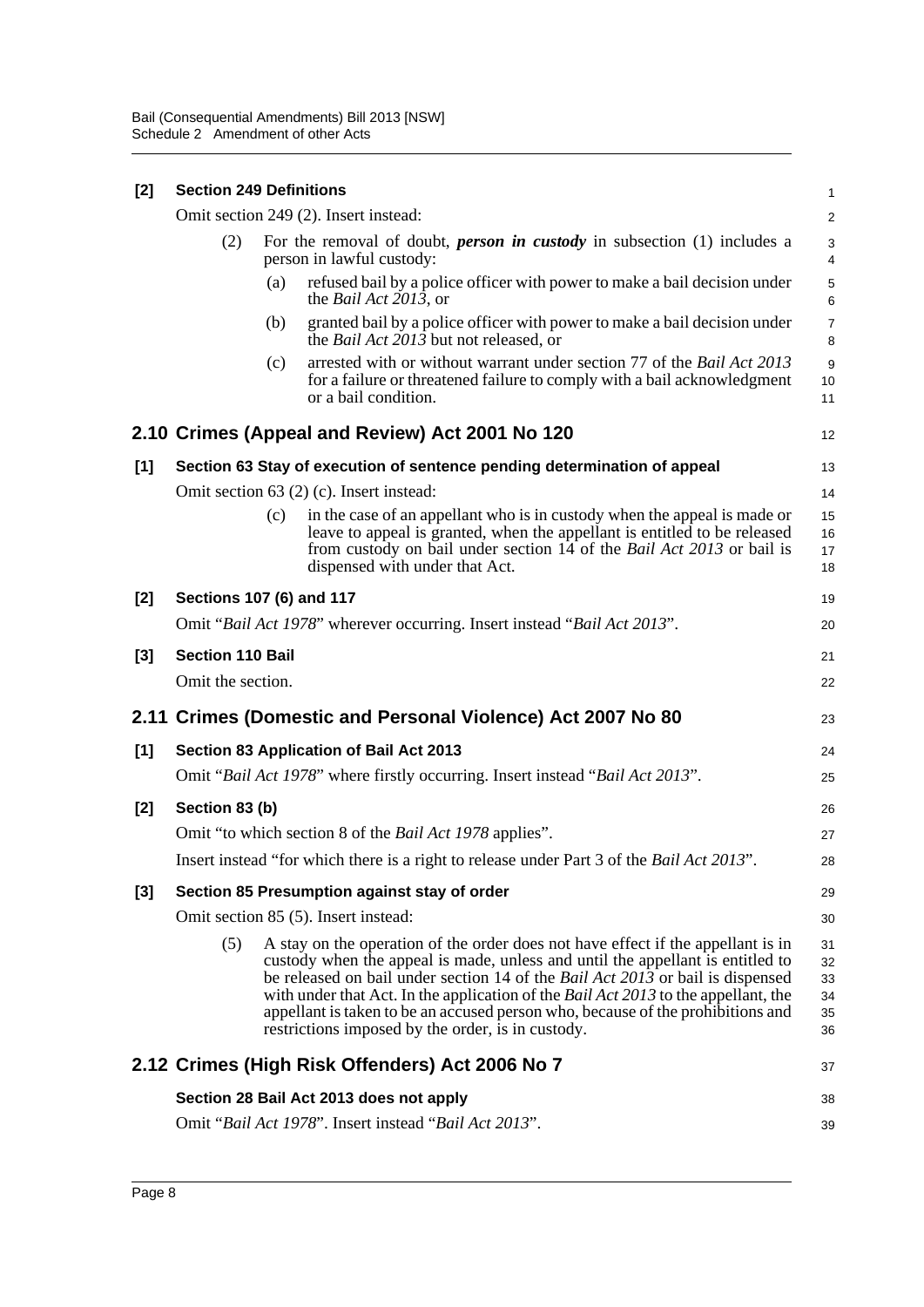|       |                    | 2.13 Crimes (Sentencing Procedure) Act 1999 No 92                                                                                                                                                                                                                                                                                                  | 1                          |
|-------|--------------------|----------------------------------------------------------------------------------------------------------------------------------------------------------------------------------------------------------------------------------------------------------------------------------------------------------------------------------------------------|----------------------------|
| [1]   |                    | Section 11 Deferral of sentencing for rehabilitation, participation in an intervention<br>program or other purposes                                                                                                                                                                                                                                | $\overline{2}$<br>3        |
|       | section $11(1)$ .  | Omit ", and granting bail to the offender in accordance with the <i>Bail Act 1978</i> " from                                                                                                                                                                                                                                                       | 4<br>5                     |
| [2]   | Section 11 (1A)    |                                                                                                                                                                                                                                                                                                                                                    | 6                          |
|       |                    | Insert after section 11 $(1)$ :                                                                                                                                                                                                                                                                                                                    | $\overline{7}$             |
|       | (1A)               | Proceedings must not be adjourned under this section unless bail for the<br>offence is or has been granted or dispensed with under the <i>Bail Act 2013</i> .                                                                                                                                                                                      | 8<br>9                     |
| $[3]$ |                    | Section 11 (2A), note                                                                                                                                                                                                                                                                                                                              | 10                         |
|       | Omit the note.     |                                                                                                                                                                                                                                                                                                                                                    | 11                         |
| [4]   |                    | Section 80 Referral of offender for assessment                                                                                                                                                                                                                                                                                                     | 12                         |
|       |                    | Omit "Bail Act 1978" from section 80 (2) (b). Insert instead "Bail Act 2013".                                                                                                                                                                                                                                                                      | 13                         |
|       |                    | 2.14 Criminal Appeal Act 1912 No 16                                                                                                                                                                                                                                                                                                                | 14                         |
|       |                    | Sections 8A (2), 24, 25A (5) and 29                                                                                                                                                                                                                                                                                                                | 15                         |
|       |                    | Omit "Bail Act 1978" wherever occurring. Insert instead "Bail Act 2013".                                                                                                                                                                                                                                                                           | 16                         |
|       |                    | 2.15 Criminal Procedure Act 1986 No 209                                                                                                                                                                                                                                                                                                            | 17                         |
| $[1]$ | 352(1)             | Sections 3 (1) (definition of "bail"), 21 (5) (c), 58 (2), 109 (note), 125 (2) (f), 317 and                                                                                                                                                                                                                                                        | 18<br>19                   |
|       |                    | Omit "Bail Act 1978" wherever occurring. Insert instead "Bail Act 2013".                                                                                                                                                                                                                                                                           | 20                         |
| [2]   | evidence           | Section 61 Discharge of accused person if prosecutor not present for taking of                                                                                                                                                                                                                                                                     | 21<br>22                   |
|       |                    | Omit section 61 (3) and the note. Insert instead:                                                                                                                                                                                                                                                                                                  | 23                         |
|       | (3)                | Subsection (2) does not apply if the accused person is refused bail and<br>section 41 of the <i>Bail Act <math>20\overline{13}</math></i> (which provides for a maximum adjournment<br>period) applies.                                                                                                                                            | 24<br>25<br>26             |
| [3]   | <b>Section 110</b> |                                                                                                                                                                                                                                                                                                                                                    | 27                         |
|       |                    | Omit the section. Insert instead:                                                                                                                                                                                                                                                                                                                  | 28                         |
|       | 110                | Bail acknowledgment to be notified                                                                                                                                                                                                                                                                                                                 | 29                         |
|       |                    | If an accused person committed to a correctional centre on committal for trial<br>or sentence is released on bail, the person who accepts the bail<br>acknowledgment must transmit to the registrar of the relevant court:<br>the bail acknowledgment, and<br>(a)<br>any cash or other thing deposited in compliance with a bail condition.<br>(b) | 30<br>31<br>32<br>33<br>34 |
|       |                    |                                                                                                                                                                                                                                                                                                                                                    |                            |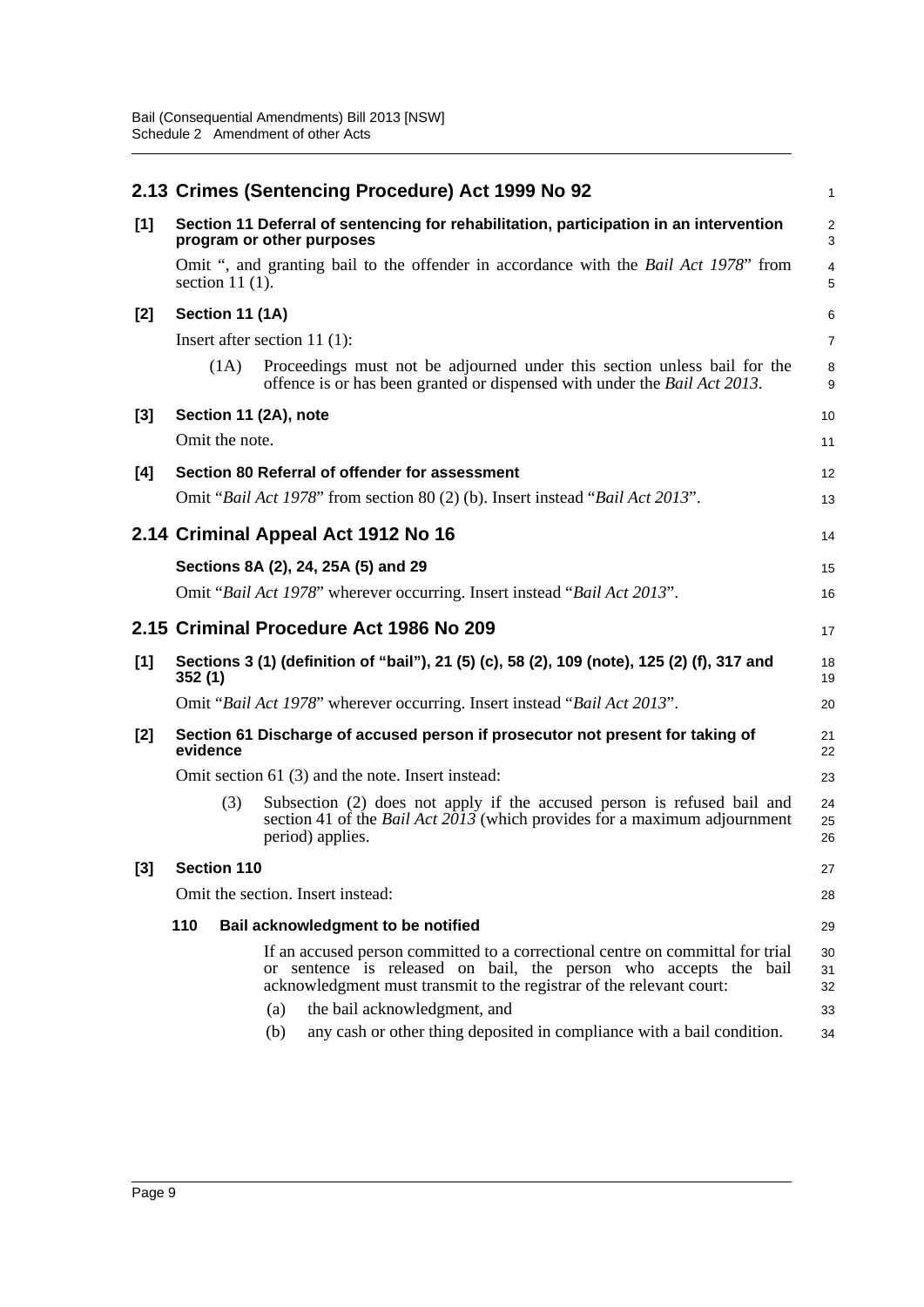| [4] | <b>Section 230</b>                                                                                               |                                                                                    |                                                                                                                                                                                                                                                |                |  |  |  |
|-----|------------------------------------------------------------------------------------------------------------------|------------------------------------------------------------------------------------|------------------------------------------------------------------------------------------------------------------------------------------------------------------------------------------------------------------------------------------------|----------------|--|--|--|
|     |                                                                                                                  |                                                                                    | Omit the section. Insert instead:                                                                                                                                                                                                              | $\overline{c}$ |  |  |  |
|     | 230                                                                                                              |                                                                                    | <b>Application of Bail Act 2013</b>                                                                                                                                                                                                            | 3              |  |  |  |
|     |                                                                                                                  | (1)                                                                                | A court may make a bail decision under the <i>Bail Act 2013</i> in respect of a<br>person brought before the court after having been arrested under a warrant<br>referred to in section 229.                                                   | 4<br>5<br>6    |  |  |  |
|     |                                                                                                                  | (2)                                                                                | The <i>Bail Act 2013</i> applies to the person as if:                                                                                                                                                                                          | 7              |  |  |  |
|     |                                                                                                                  |                                                                                    | the person were accused of an offence, and<br>(a)                                                                                                                                                                                              | 8              |  |  |  |
|     |                                                                                                                  |                                                                                    | the proceedings in which the person is required to be examined or<br>(b)<br>produce a document or thing were proceedings for that offence.                                                                                                     | 9<br>10        |  |  |  |
|     |                                                                                                                  | (3)                                                                                | Bail may be granted for the period between:                                                                                                                                                                                                    | 11             |  |  |  |
|     |                                                                                                                  |                                                                                    | the person's being brought before a court under a warrant for the<br>(a)<br>purpose of being examined as a witness or producing a document or<br>thing, and                                                                                    | 12<br>13<br>14 |  |  |  |
|     |                                                                                                                  |                                                                                    | the person's being examined as a witness or producing the document or<br>(b)<br>thing.                                                                                                                                                         | 15<br>16       |  |  |  |
| [5] |                                                                                                                  |                                                                                    | Section 231 Action that may be taken if witness refuses to give evidence                                                                                                                                                                       | 17             |  |  |  |
|     |                                                                                                                  |                                                                                    | Omit "the requirement for" from section 231 (5).                                                                                                                                                                                               |                |  |  |  |
| [6] |                                                                                                                  | Section 241 Power to commit person to correctional centre subject to Bail Act 2013 |                                                                                                                                                                                                                                                |                |  |  |  |
|     |                                                                                                                  |                                                                                    | Omit "Bail Act 1978" wherever occurring. Insert instead "Bail Act 2013".                                                                                                                                                                       | 20             |  |  |  |
| [7] |                                                                                                                  |                                                                                    | Section 241, note                                                                                                                                                                                                                              | 21             |  |  |  |
|     |                                                                                                                  |                                                                                    | Omit "by a Magistrate". Insert instead "by a court".                                                                                                                                                                                           | 22             |  |  |  |
| [8] | Section 247 Notices to be given to prosecutor                                                                    |                                                                                    |                                                                                                                                                                                                                                                |                |  |  |  |
|     | Omit "is given or sent (as referred to in section 34 of the Bail Act 1978)" from<br>24<br>section 247 (2).<br>25 |                                                                                    |                                                                                                                                                                                                                                                |                |  |  |  |
|     |                                                                                                                  | Bail Act 2013)".                                                                   | Insert instead "of a requirement to appear is given or sent (as referred to in section 33 of the                                                                                                                                               | 26<br>27       |  |  |  |
| [9] | <b>Section 308</b><br>28                                                                                         |                                                                                    |                                                                                                                                                                                                                                                |                |  |  |  |
|     |                                                                                                                  |                                                                                    | Omit the section. Insert instead:                                                                                                                                                                                                              | 29             |  |  |  |
|     | 308                                                                                                              |                                                                                    | Bail decision may be made in respect of witness who fails to attend trial                                                                                                                                                                      | 30             |  |  |  |
|     |                                                                                                                  | (1)                                                                                | An authorised officer may make a bail decision in respect of a person who is<br>bound by a bail acknowledgment under the <i>Bail Act 2013</i> , or is served with a<br>subpoena, to attend as a witness in any court at a trial if the person: | 31<br>32<br>33 |  |  |  |
|     |                                                                                                                  |                                                                                    | (a)<br>fails to appear when called in open court, either at such trial, or on the<br>day appointed for such trial, and                                                                                                                         | 34<br>35       |  |  |  |
|     |                                                                                                                  |                                                                                    | (b)<br>is arrested under a warrant issued by the court.                                                                                                                                                                                        | 36             |  |  |  |
|     |                                                                                                                  | (2)                                                                                | The <i>Bail Act 2013</i> applies to the person (not being an accused person) as if:                                                                                                                                                            | 37             |  |  |  |
|     |                                                                                                                  |                                                                                    | the person were accused of an offence, and<br>(a)                                                                                                                                                                                              | 38             |  |  |  |
|     |                                                                                                                  |                                                                                    | (b)<br>the proceedings in which the person is required to be examined or<br>produce a document or thing were proceedings for that offence.                                                                                                     | 39<br>40       |  |  |  |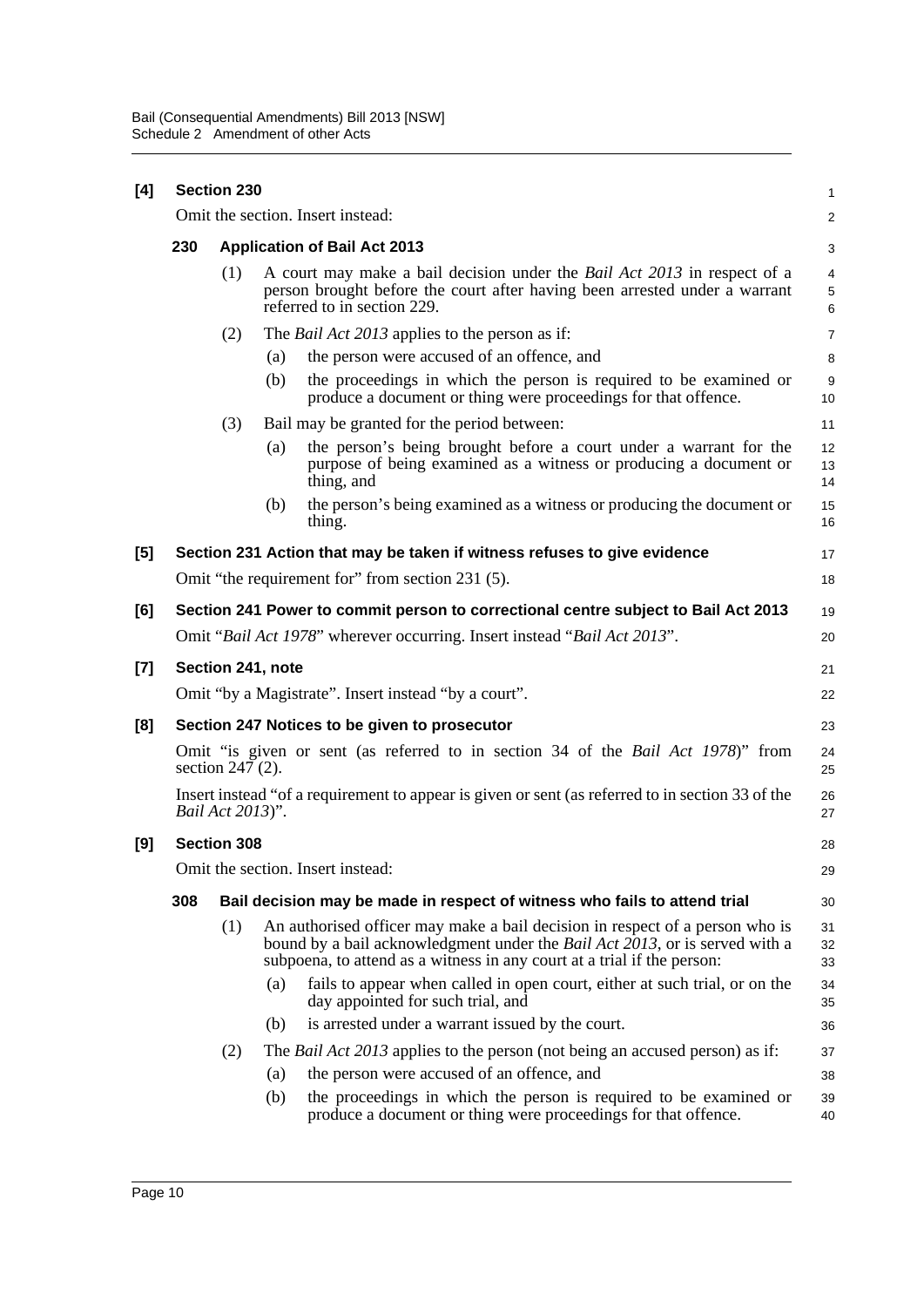|        | (3)                     | For the purpose of applying the <i>Bail Act 2013</i> , an authorised officer has the<br>same functions as an authorised justice under that Act.                                        | $\mathbf{1}$<br>$\overline{2}$ |
|--------|-------------------------|----------------------------------------------------------------------------------------------------------------------------------------------------------------------------------------|--------------------------------|
| $[10]$ |                         | Section 312 Persons arrested under bench warrants                                                                                                                                      | 3                              |
|        |                         | Omit "(within the meaning of the <i>Bail Act 1978</i> )" from section 312 (1).                                                                                                         | 4                              |
| $[11]$ | Section 312 (2)-(2C)    |                                                                                                                                                                                        | 5                              |
|        |                         | Omit section 312 (2). Insert instead:                                                                                                                                                  | $\,6\,$                        |
|        | (2)                     | A Magistrate, authorised officer or authorised justice may make a bail decision<br>in respect of the person under the <i>Bail Act 2013</i> .                                           | $\overline{7}$<br>8            |
|        | (2A)                    | The <i>Bail Act 2013</i> applies to the person (not being an accused person) as if:                                                                                                    | 9                              |
|        |                         | the person were accused of an offence, and<br>(a)                                                                                                                                      | 10                             |
|        |                         | (b)<br>the proceedings before the court out of which the bench warrant was<br>issued were proceedings for that offence.                                                                | 11<br>12                       |
|        | (2B)                    | Bail may be granted for the period between:                                                                                                                                            | 13                             |
|        |                         | the person's being brought before the Magistrate, authorised officer or<br>(a)<br>authorised justice, and                                                                              | 14<br>15                       |
|        |                         | the person's appearance before the court out of which the bench warrant<br>(b)<br>was issued.                                                                                          | 16<br>17                       |
|        | (2C)                    | For the purpose of applying the <i>Bail Act 2013</i> , an authorised officer has the<br>same functions as an authorised justice under that Act.                                        | 18<br>19                       |
| $[12]$ | <b>Section 312 (3)</b>  |                                                                                                                                                                                        | 20                             |
|        |                         | Insert in alphabetical order:                                                                                                                                                          | 21                             |
|        |                         | <b><i>authorised justice</i></b> has the same meaning as in the <i>Bail Act 2013</i> .                                                                                                 | 22                             |
| $[13]$ |                         | Chapter 7, Part 4, note                                                                                                                                                                | 23                             |
|        |                         | Omit paragraph (a) of the note. Insert instead:                                                                                                                                        | 24                             |
|        |                         | a court that grants bail to a person may impose a bail condition requiring the<br>(a)<br>person to be assessed for, or to participate in, an intervention program or other<br>program, | 25<br>26<br>27                 |
| $[14]$ |                         | Section 350 Court may adjourn proceedings to allow accused person to be assessed<br>for or to participate in intervention program                                                      | 28<br>29                       |
|        | section $350(1)$ .      | Omit ", and granting bail to the person in accordance with the <i>Bail Act 1978</i> ," from                                                                                            | 30<br>31                       |
| $[15]$ | Section 350 (1), note   |                                                                                                                                                                                        | 32                             |
|        | Omit the note.          |                                                                                                                                                                                        | 33                             |
| $[16]$ | <b>Section 350 (1A)</b> |                                                                                                                                                                                        | 34                             |
|        |                         | Insert after section $350(1)$ :                                                                                                                                                        | 35                             |
|        | (1A)                    | Proceedings must not be adjourned under this section unless bail for the<br>offence is or has been granted or dispensed with under the <i>Bail Act 2013</i> .                          | 36                             |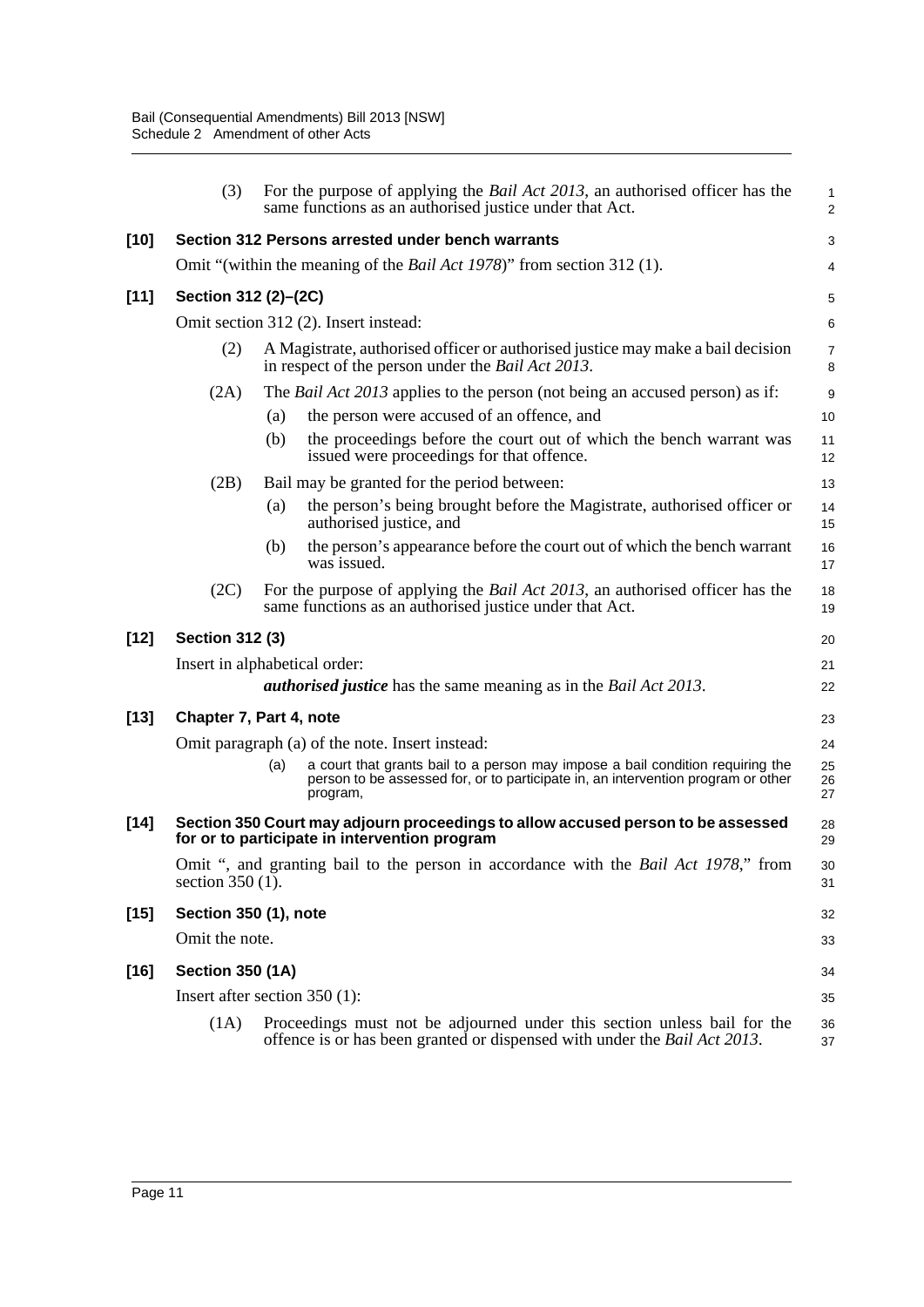| $[17]$ |    |                    |                      | Schedule 1 Indictable offences triable summarily                                                                                                                                                                                       | 1                    |
|--------|----|--------------------|----------------------|----------------------------------------------------------------------------------------------------------------------------------------------------------------------------------------------------------------------------------------|----------------------|
|        |    |                    |                      | Omit item 17 of Table 1. Insert instead:                                                                                                                                                                                               | $\overline{c}$       |
|        | 17 |                    | <b>Bail Act 2013</b> |                                                                                                                                                                                                                                        | 3                    |
|        |    |                    |                      | An offence under section 86 of the Bail Act 2013.                                                                                                                                                                                      | 4                    |
|        |    |                    |                      | 2.16 Drug Court Act 1998 No 150                                                                                                                                                                                                        | 5                    |
| [1]    |    |                    |                      | <b>Section 14 Arrest warrants</b>                                                                                                                                                                                                      | 6                    |
|        |    |                    |                      | Omit "Bail Act 1978" from section 14 (3). Insert instead "Bail Act 2013".                                                                                                                                                              | 7                    |
| [2]    |    |                    |                      | <b>Section 24 Jurisdiction of Drug Court</b>                                                                                                                                                                                           | 8                    |
|        |    |                    |                      | Omit "the <i>Bail Act 1978</i> " from section 24 (2) (b).                                                                                                                                                                              | 9                    |
|        |    |                    |                      | Insert instead "by the Local Court under the <i>Bail Act 2013</i> ".                                                                                                                                                                   | 10                   |
|        |    |                    |                      | 2.17 Drug Misuse and Trafficking Act 1985 No 226                                                                                                                                                                                       | 11                   |
|        |    |                    |                      | Section 36N Exemption from criminal liability for users of licensed injecting centre                                                                                                                                                   | 12                   |
|        |    |                    |                      | Omit "Bail Act 1978" from section 36N (3) (b). Insert instead "Bail Act 2013".                                                                                                                                                         | 13                   |
|        |    |                    |                      | 2.18 Evidence Act 1995 No 25                                                                                                                                                                                                           | 14                   |
| [1]    |    |                    |                      | Section 4 Courts and proceedings to which Act applies                                                                                                                                                                                  | 15                   |
|        |    |                    |                      | Insert ", subject to Division 4 of Part 3 of the Bail Act 2013" after "bail" in section 4 (1) (a).                                                                                                                                     | 16                   |
| [2]    |    |                    |                      | Section 194 Witnesses failing to attend proceedings                                                                                                                                                                                    | 17                   |
|        |    |                    |                      | Omit section 194 (4). Insert instead:                                                                                                                                                                                                  | 18                   |
|        |    | (4)                |                      | In this section, <i>recognisance</i> includes a bail acknowledgment within the<br>meaning of the <i>Bail Act 2013</i> .                                                                                                                | 19<br>20             |
|        |    |                    |                      | 2.19 Fines Act 1996 No 99                                                                                                                                                                                                              | 21                   |
| [1]    |    | <b>Section 111</b> |                      |                                                                                                                                                                                                                                        | 22                   |
|        |    |                    |                      | Omit the section. Insert instead:                                                                                                                                                                                                      | 23                   |
|        |    | 111 Definitions    |                      |                                                                                                                                                                                                                                        | 24                   |
|        |    |                    |                      | In this Part:                                                                                                                                                                                                                          | 25                   |
|        |    |                    |                      | <i>appeal</i> means:                                                                                                                                                                                                                   | 26                   |
|        |    |                    | (a)                  | an application to the Local Court to have a forfeiture order set aside duly<br>made under Part 3 of Schedule 2 to the <i>Bail Act 2013</i> , or                                                                                        | 27<br>28             |
|        |    |                    | (b)                  | an appeal to the District Court against the Local Court's determination<br>of an objection to a forfeiture order or of an application to set aside a<br>forfeiture order duly made under Part 4 of Schedule 2 to the Bail Act<br>2013. | 29<br>30<br>31<br>32 |
|        |    |                    |                      | forfeited bail money means unpaid bail money the subject of a forfeiture order<br>under Schedule 2 to the <i>Bail Act 2013</i> .                                                                                                       | 33<br>34             |
|        |    |                    |                      | <i>forfeited bail security</i> means bail security given in relation to bail money the<br>subject of a forfeiture order under Schedule 2 to the Bail Act 2013.                                                                         | 35<br>36             |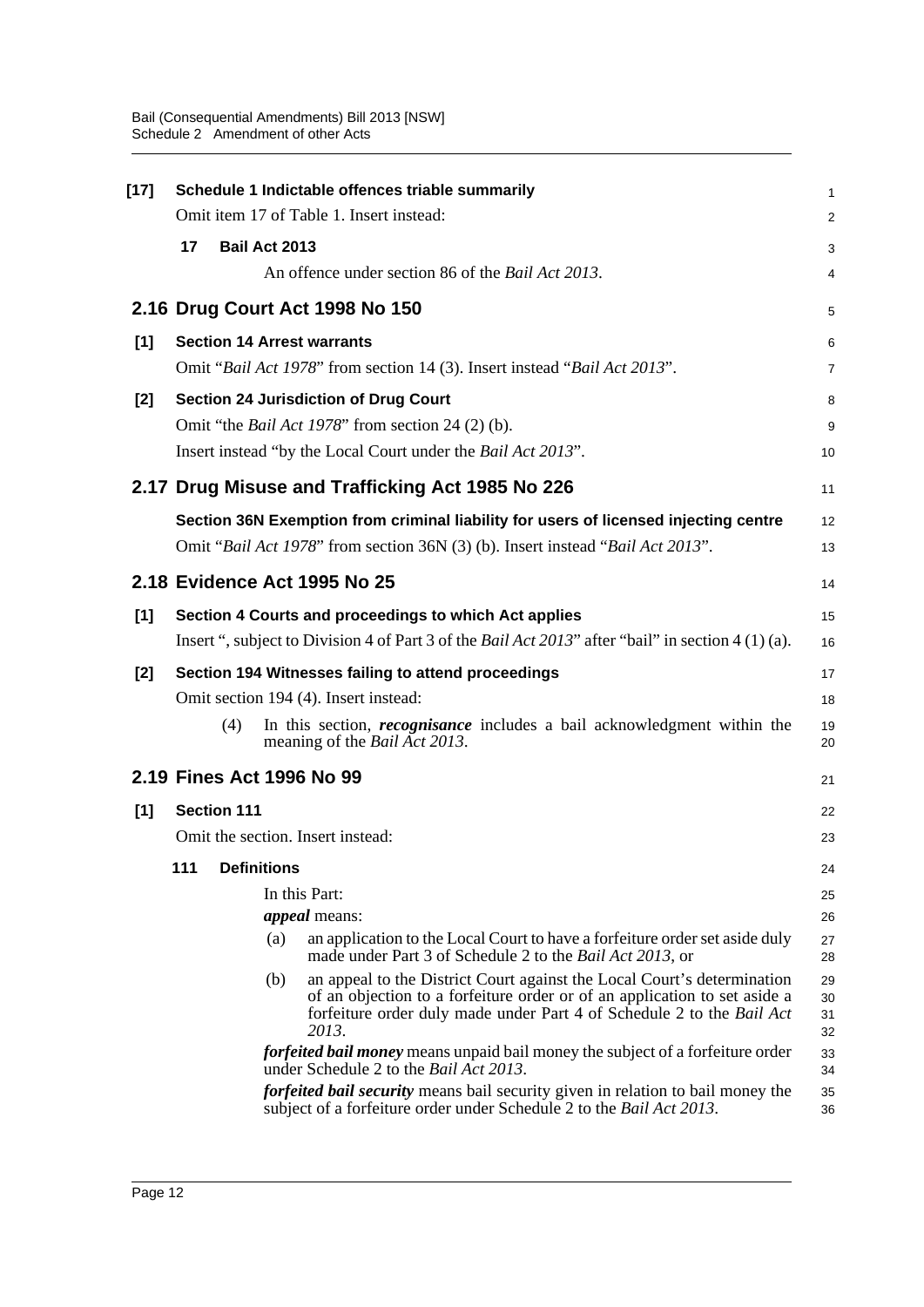| $[2]$ | Section 112 Enforcement of forfeited bail money                                                                                                                                                                                                | $\mathbf{1}$                  |
|-------|------------------------------------------------------------------------------------------------------------------------------------------------------------------------------------------------------------------------------------------------|-------------------------------|
|       | Omit "an application or appeal duly made under section 53K or 53N of the <i>Bail Act 1978</i> "<br>from section $112(2)(b1)$ .                                                                                                                 | $\overline{2}$<br>$\mathsf 3$ |
|       | Insert instead "an appeal".                                                                                                                                                                                                                    | $\overline{4}$                |
| [3]   | Section 112A Enforcement of forfeited bail security                                                                                                                                                                                            | 5                             |
|       | Omit "an application or appeal duly made under section 53K or 53N of the <i>Bail Act 1978</i> "<br>from section $112A(2)(a)$ .                                                                                                                 | $\,6\,$<br>$\overline{7}$     |
|       | Insert instead "an appeal".                                                                                                                                                                                                                    | 8                             |
|       | 2.20 Government Information (Public Access) Act 2009 No 52                                                                                                                                                                                     | 9                             |
|       | Schedule 1 Information for which there is conclusive presumption of overriding<br>public interest against disclosure                                                                                                                           | 10<br>11                      |
|       | Omit the matter relating to the <i>Bail Act 1978</i> from clause 1 (1). Insert instead:                                                                                                                                                        | 12                            |
|       | Bail Act 2013-section 89 (Restrictions on publication of association<br>conditions)                                                                                                                                                            | 13<br>14                      |
|       | 2.21 Intoxicated Persons (Sobering Up Centres Trial) Act 2013 No 15                                                                                                                                                                            | 15                            |
|       | Section 27 Relationship with other laws                                                                                                                                                                                                        | 16                            |
|       | Insert at the end of the section:                                                                                                                                                                                                              | 17                            |
|       | The Bail Act 2013 does not require a police officer who detains an intoxicated<br>(2)<br>person under this Act for behaviour that constitutes an offence to make a bail<br>decision in respect of the offence while the person is so detained. | 18<br>19<br>20                |
|       | 2.22 Law Enforcement (Powers and Responsibilities) Act 2002 No 103                                                                                                                                                                             | 21                            |
| [1]   | Part 8, note                                                                                                                                                                                                                                   | 22                            |
|       | Omit "section 50 of the <i>Bail Act 1978</i> , to arrest a person who breaches bail undertakings or<br>agreements".                                                                                                                            | 23<br>24                      |
|       | Insert instead "the <i>Bail Act 2013</i> , to arrest a person who fails to comply with a bail<br>acknowledgment or a bail condition".                                                                                                          | 25<br>26                      |
| $[2]$ | Sections 104 (4) (b), 113 (2) (e) and 114 (5)                                                                                                                                                                                                  | 27                            |
|       | Omit "Bail Act 1978" wherever occurring. Insert instead "Bail Act 2013".                                                                                                                                                                       | 28                            |
| $[3]$ | <b>Section 104 (6)</b>                                                                                                                                                                                                                         | 29                            |
|       | Omit "undertaking" wherever occurring. Insert instead "acknowledgment".                                                                                                                                                                        | 30                            |
| [4]   | Schedule 1 Acts not affected by this Act                                                                                                                                                                                                       | 31                            |
|       | Omit "Bail Act 1978 No 161". Insert instead "Bail Act 2013 No 26".                                                                                                                                                                             | 32                            |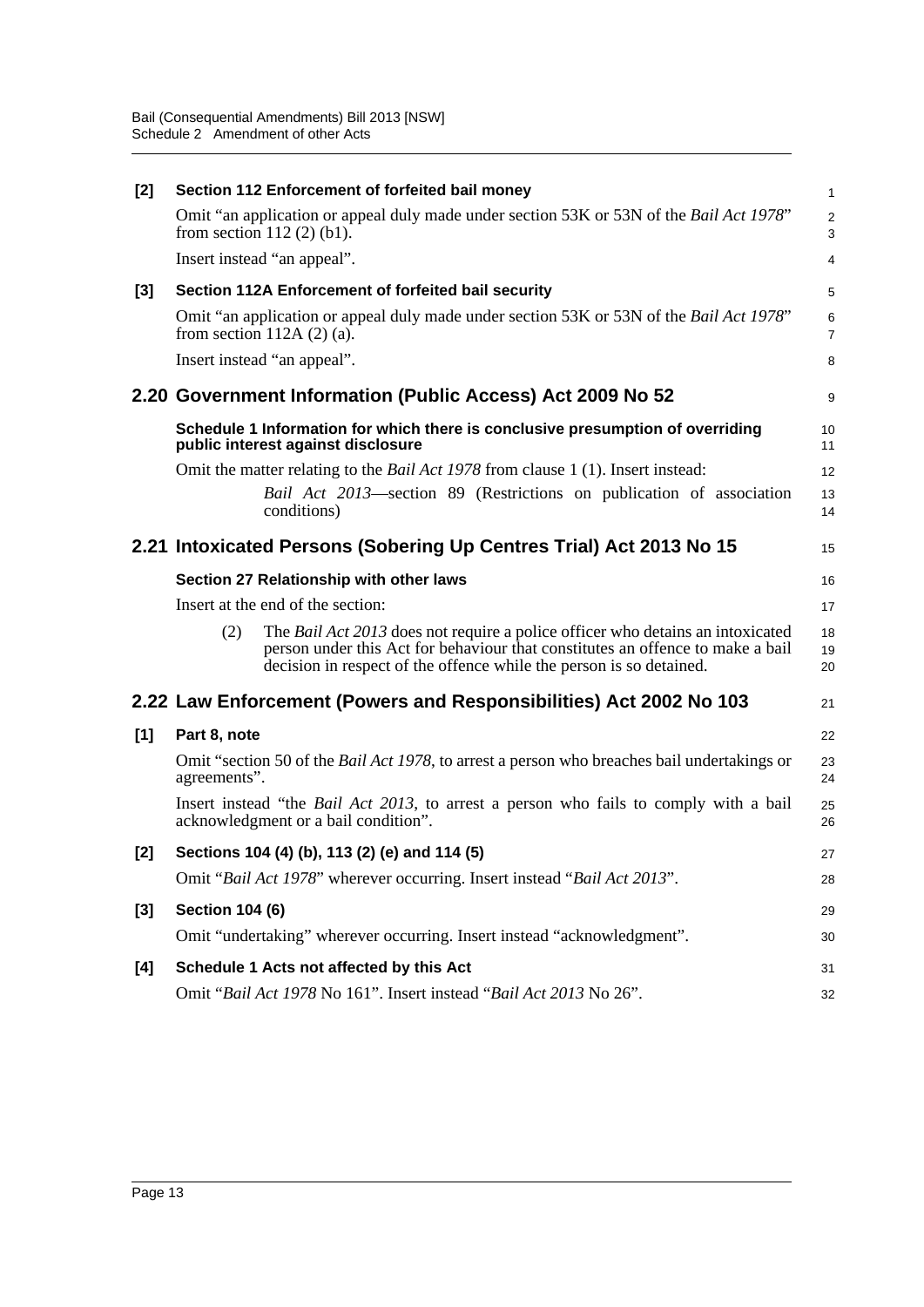|       |                                                    | 2.23 Local Court Act 2007 No 93                                                                                                                                                                                               | 1                                  |  |  |
|-------|----------------------------------------------------|-------------------------------------------------------------------------------------------------------------------------------------------------------------------------------------------------------------------------------|------------------------------------|--|--|
| [1]   | Section 65 Arrest of respondent during proceedings |                                                                                                                                                                                                                               |                                    |  |  |
|       |                                                    | Insert after section $65$ (1):                                                                                                                                                                                                | 3                                  |  |  |
|       | (1A)                                               | A Magistrate, registrar or authorised officer before whom the respondent is<br>brought after having been arrested under the warrant may make a bail decision<br>in respect of the respondent under the <i>Bail Act 2013</i> . | $\overline{4}$<br>$\mathbf 5$<br>6 |  |  |
|       | (1B)                                               | The <i>Bail Act 2013</i> applies to the respondent as if:                                                                                                                                                                     | 7                                  |  |  |
|       |                                                    | the respondent were accused of an offence, and<br>(a)                                                                                                                                                                         | 8                                  |  |  |
|       |                                                    | the proceedings at which the respondent is required to appear were<br>(b)<br>proceedings for that offence.                                                                                                                    | 9<br>10                            |  |  |
|       | (1C)                                               | Bail may be granted for the period between:                                                                                                                                                                                   | 11                                 |  |  |
|       |                                                    | the respondent's being brought before the Magistrate, registrar or<br>(a)<br>authorised officer, and                                                                                                                          | 12<br>13                           |  |  |
|       |                                                    | the respondent's appearance before the Court in the proceedings at<br>(b)<br>which he or she is required to appear.                                                                                                           | 14<br>15                           |  |  |
| [2]   | <b>Section 65 (4)</b>                              |                                                                                                                                                                                                                               | 16                                 |  |  |
|       |                                                    | Insert after section $65$ (3):                                                                                                                                                                                                | 17                                 |  |  |
|       | (4)                                                | For the purpose of applying the <i>Bail Act 2013</i> , an authorised officer has the<br>same functions as an authorised justice under that Act.                                                                               | 18<br>19                           |  |  |
|       |                                                    | 2.24 Local Government Act 1993 No 30                                                                                                                                                                                          | 20                                 |  |  |
| [1]   |                                                    | Section 680 Demanding name of offender                                                                                                                                                                                        | 21                                 |  |  |
|       |                                                    | Omit "within the meaning of the <i>Criminal Procedure Act 1986</i> " from section 680 (3).                                                                                                                                    | 22                                 |  |  |
| $[2]$ |                                                    | Section 680 (4) and (4A)                                                                                                                                                                                                      | 23                                 |  |  |
|       |                                                    | Omit section 680 (4). Insert instead:                                                                                                                                                                                         | 24                                 |  |  |
|       | (4)                                                | A Magistrate or authorised officer before whom a person is taken under<br>subsection (3) may make a bail decision under the <i>Bail Act 2013</i> in respect of<br>the person.                                                 | 25<br>26<br>27                     |  |  |
|       | (4A)                                               | If the person has not been charged with an offence, the <i>Bail Act 2013</i> applies<br>to the person as if the person were accused of an offence.                                                                            | 28<br>29                           |  |  |
| $[3]$ |                                                    | Section 680 (6) and (7)                                                                                                                                                                                                       | 30                                 |  |  |
|       |                                                    | Insert after section $680(5)$ :                                                                                                                                                                                               | 31                                 |  |  |
|       | (6)                                                | For the purpose of applying the <i>Bail Act 2013</i> , an authorised officer has the<br>same functions as an authorised justice under that Act.                                                                               | 32<br>33                           |  |  |
|       | (7)                                                | In this section:<br><b>authorised officer</b> means an authorised officer under the Criminal Procedure<br>Act 1986.                                                                                                           | 34<br>35<br>36                     |  |  |
|       |                                                    | 2.25 Mental Health (Forensic Provisions) Act 1990 No 10                                                                                                                                                                       | 37                                 |  |  |
|       |                                                    | Sections 10 (3) (b), 14 (b) (ii), 17 (2), 31 (1), 32 (2) (b) and 33 (1) and (1D) and<br>Schedule 1, clause 20                                                                                                                 | 38<br>39                           |  |  |
|       |                                                    | Omit "Bail Act 1978" wherever occurring. Insert instead "Bail Act 2013".                                                                                                                                                      | 40                                 |  |  |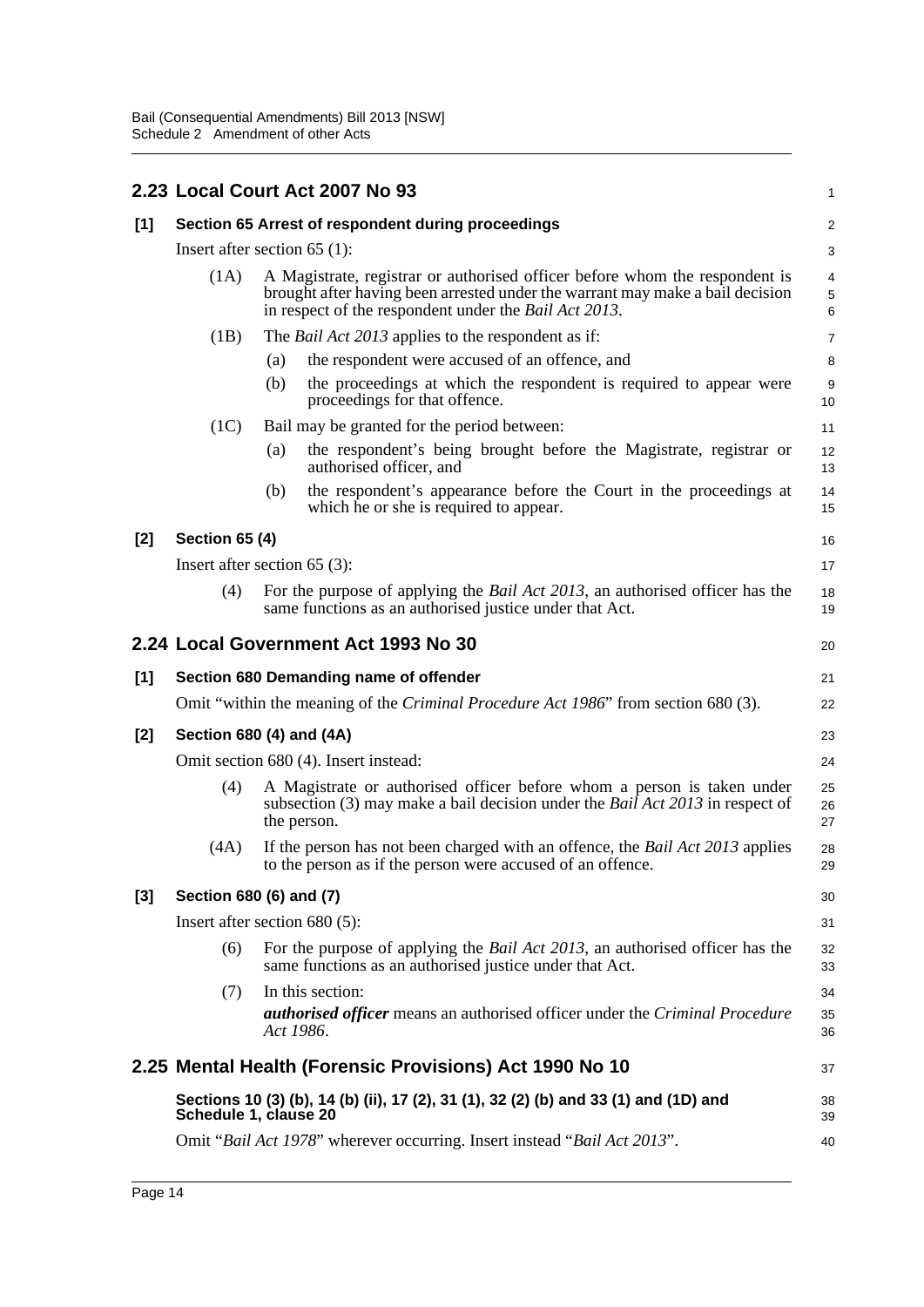|       |                                                                                                             | 2.26 NSW Trustee and Guardian Act 2009 No 49                                                                                                                             | 1              |  |  |
|-------|-------------------------------------------------------------------------------------------------------------|--------------------------------------------------------------------------------------------------------------------------------------------------------------------------|----------------|--|--|
|       |                                                                                                             | Section 68 Security may be required in respect of estate management                                                                                                      | 2              |  |  |
|       |                                                                                                             | Omit "Part 7A of the <i>Bail Act 1978</i> " from section 68 (5).                                                                                                         | 3              |  |  |
|       |                                                                                                             | Insert instead "Schedule 2 to the <i>Bail Act 2013</i> ".                                                                                                                | 4              |  |  |
|       |                                                                                                             | 2.27 Protection of the Environment Operations Act 1997 No 156                                                                                                            | 5              |  |  |
| [1]   | Section 204 Power of authorised officers to demand name and address                                         |                                                                                                                                                                          |                |  |  |
|       | Omit "authorised officer within the meaning of the Criminal Procedure Act 1986" from<br>section $204(3)$ .  |                                                                                                                                                                          |                |  |  |
|       | Insert instead "court officer".                                                                             |                                                                                                                                                                          | 9              |  |  |
| [2]   | Section 204 (4)–(4B)                                                                                        |                                                                                                                                                                          | 10             |  |  |
|       |                                                                                                             | Omit section 204 (4). Insert instead:                                                                                                                                    | 11             |  |  |
|       | (4)                                                                                                         | <b>Bail</b>                                                                                                                                                              | 12             |  |  |
|       |                                                                                                             | A Magistrate or court officer before whom a person is taken under<br>subsection (3) may make a bail decision under the <i>Bail Act 2013</i> in respect of<br>the person. | 13<br>14<br>15 |  |  |
|       | (4A)                                                                                                        | If the person has not been charged with an offence, the Bail Act 2013 applies<br>as if the person were accused of an offence.                                            | 16<br>17       |  |  |
|       | (4B)                                                                                                        | For the purpose of applying the <i>Bail Act 2013</i> , a court officer has the same<br>functions as an authorised justice under that Act.                                | 18<br>19       |  |  |
| $[3]$ | <b>Section 204 (6)</b><br>20                                                                                |                                                                                                                                                                          |                |  |  |
|       | Insert after section $204$ (5):                                                                             |                                                                                                                                                                          |                |  |  |
|       | (6)                                                                                                         | In this section:                                                                                                                                                         | 22             |  |  |
|       |                                                                                                             | court officer means an authorised officer under the Criminal Procedure Act<br>1986.                                                                                      | 23<br>24       |  |  |
|       |                                                                                                             | 2.28 Supreme Court Act 1970 No 52                                                                                                                                        | 25             |  |  |
|       |                                                                                                             | Section 69C Stay of execution of conviction, order or sentence pending review                                                                                            | 26             |  |  |
|       | Omit "enters into a bail undertaking in accordance with the Bail Act 1978" from<br>section $69C(3)$ .       |                                                                                                                                                                          |                |  |  |
|       | Insert instead "is entitled to be released on bail under the <i>Bail Act 2013</i> ".                        |                                                                                                                                                                          |                |  |  |
|       |                                                                                                             | 2.29 Water Management Act 2000 No 92                                                                                                                                     | 30             |  |  |
| [1]   | Section 338D Power of authorised officers to demand name and address                                        |                                                                                                                                                                          |                |  |  |
|       | Omit "authorised officer within the meaning of the Criminal Procedure Act 1986" from<br>section $338D(3)$ . |                                                                                                                                                                          |                |  |  |
|       | Insert instead "court officer".                                                                             |                                                                                                                                                                          |                |  |  |